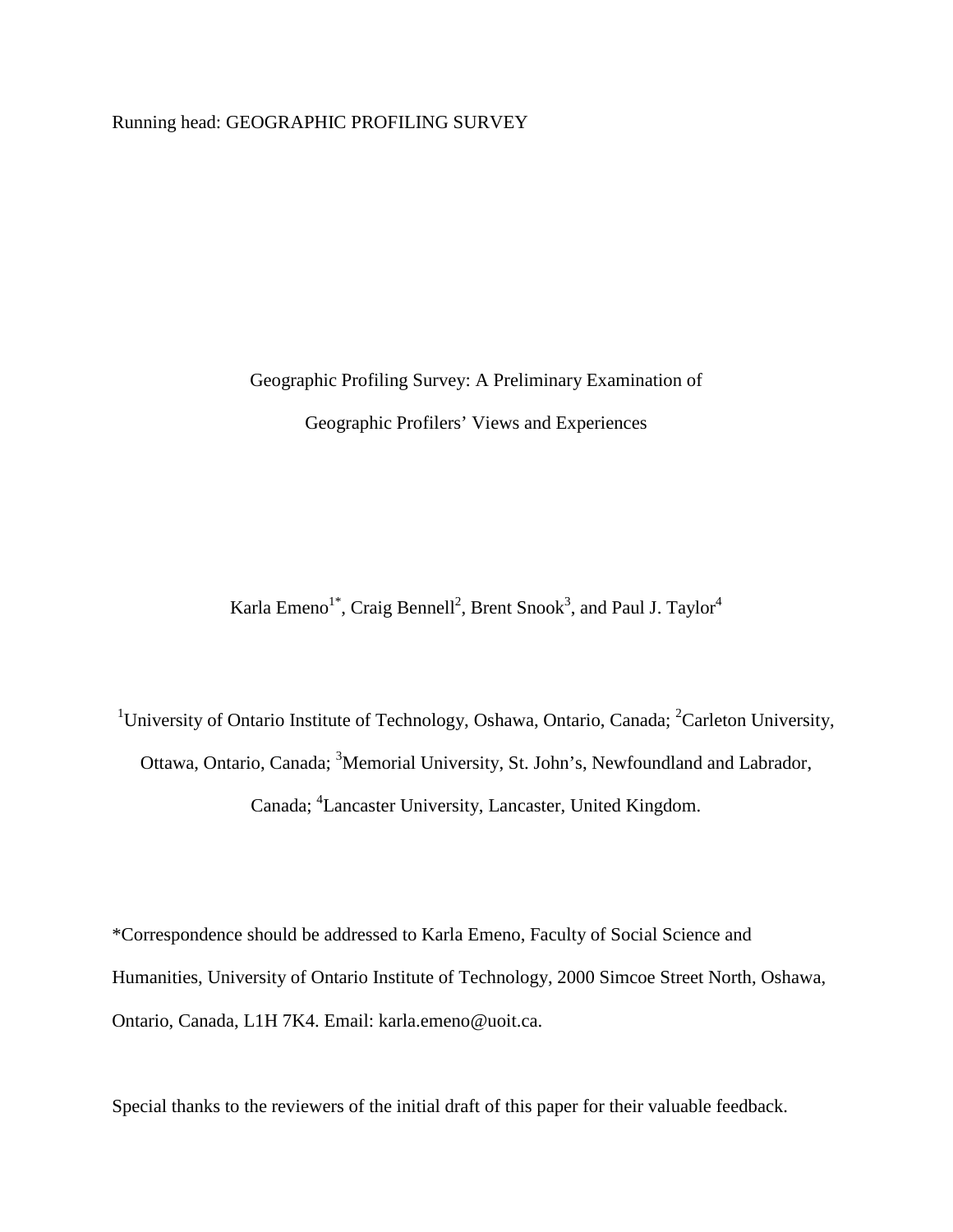**Karla Emeno** is Assistant Professor of Forensic Psychology in the Faculty of Social Science and Humanities at the University of Ontario Institute of Technology, Oshawa, Canada. Her research has primarily examined investigative and crime prevention techniques, such as geographic profiling, space-time clustering of crime, and predictive crime mapping. Recent and upcoming research projects also focus on key topics in policing, including recruitment, selection, and stress.

**Craig Bennell** is Professor of Psychology at Carleton University, Ottawa, Canada and Director of Carleton's Police Research Lab. Much of his research examines the reliability, validity, and usefulness of psychologically-based investigative techniques, including criminal and geographic profiling. Craig's other stream of research examines factors that influence police decision-making in use-of-force encounters.

**Brent Snook** is Professor of Psychology at Memorial University, Newfoundland and Labrador, Canada and Director of Memorial's Psychology and Law Lab. His research aims to advance scientific and legal literacy within the criminal justice system and conduct research that improves the administration of justice. Specifically, Brent's research examines the validity and reliability of various psychological-based investigative practices and decision making within the criminal justice system.

**Paul J. Taylor** is Professor of Psychology at Lancaster University, United Kingdom. His research has focused on how people cooperate by examining both the fundamental behavioural and cognitive processes that make human interaction possible and, more practically, the kinds of tactics and policies that promote peaceful resolutions. Paul is also the Director of Security-Lancaster, a university-wide centre of excellence comprising approximately 60 staff and the latest in research and training facilities.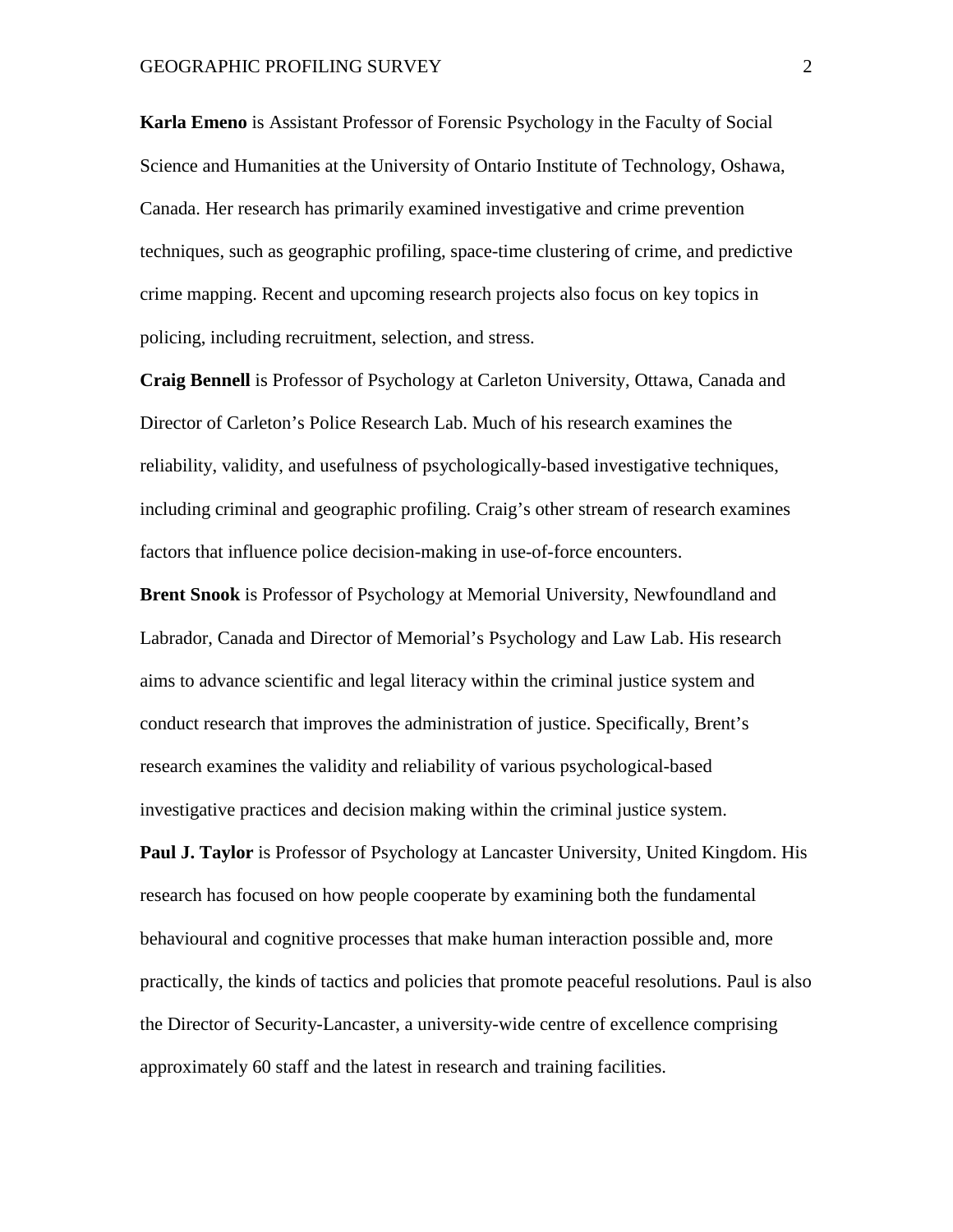### **ABSTRACT**

Geographic profiling can be described as an investigative technique that involves predicting a serial offender's home location (or another anchor point) based on where he or she has committed their crimes. Although the use of geographic profiling in police investigations appears to be on the rise, little is currently known about the procedure and how it is used in operational settings. To examine these issues a survey was distributed to police professionals in the United States, Canada, the United Kingdom, Germany, Australia, Japan, the Netherlands, and South Africa. The survey consisted of questions designed to assess: (1) how geographic profiles are constructed, (2) the perceived usefulness and accuracy of geographic profiling, (3) whether core geographic profiling conditions are examined before profiles are constructed, and (4) the types of cases where geographic profiling is used. The results suggest that geographic profiles are commonly used in operational settings even when geographic profiling conditions are violated. In addition, general perceptions of geographic profiling accuracy and usefulness appear to be high. Although preliminary in nature, the results from this study help enhance understanding of how geographic profiling is used in police investigations around the world, and under what conditions. The survey also provides directions for future research on the topic of geographic profiling.

*Keywords:* geographic profiling, serial offenders, crime investigation, serial crime,

investigative psychology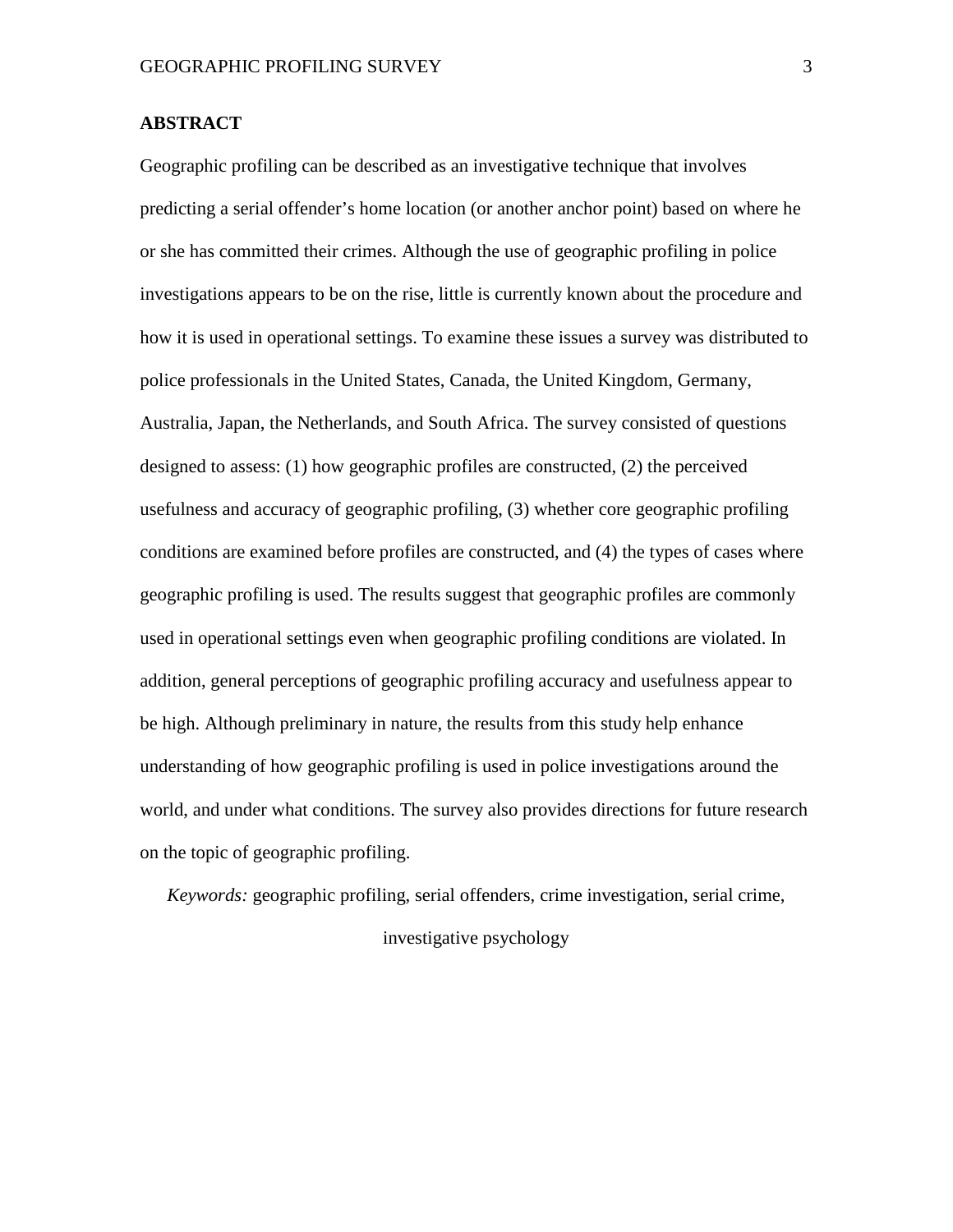## **INTRODUCTION**

Geographic profiling (GP) is 'a criminal investigative methodology that analyses the locations of a connected series of crime to determine the most probable area of offender residence' (Rossmo, 2012, p. 144). Although there are many different ways in which GP can be used to aid in the investigation of serial crime, it is often relied on as a tool for prioritizing potential suspects, with those suspects living closest to the predicted home location being focused on first (Rossmo, 2000). Despite the use of GP in police investigations appearing to be on the rise, little is currently known about the GP procedure and how it is used in operational settings. Thus, the current study helps fill this gap in the literature through the use of an international online survey.

#### **Conducting GP**

Although there are many different strategies available for conducting GP, all of them rely on the same underlying theoretical assumptions: (1) most serial offenders do not travel far from their home location to commit their crimes (distance decay) and (2) most serial offenders live within the area covered by their criminal activity (domocentricity). These numerous GP strategies can be broadly classified as either spatial distribution strategies or probability distance strategies (Snook, Zito, Bennell, & Taylor, 2005). Spatial distribution strategies involve using the distribution of crime site locations to calculate a central point, which serves as the offender's predicted residence. Some examples of spatial distribution strategies include the calculation of the centroid, spatial mean, and the centre of minimum distance. The centroid calculation is one of the most commonly used spatial distribution strategies and involves averaging the *x*-*y* coordinates of a linked series of crimes to identify the likely location of the offender's residence.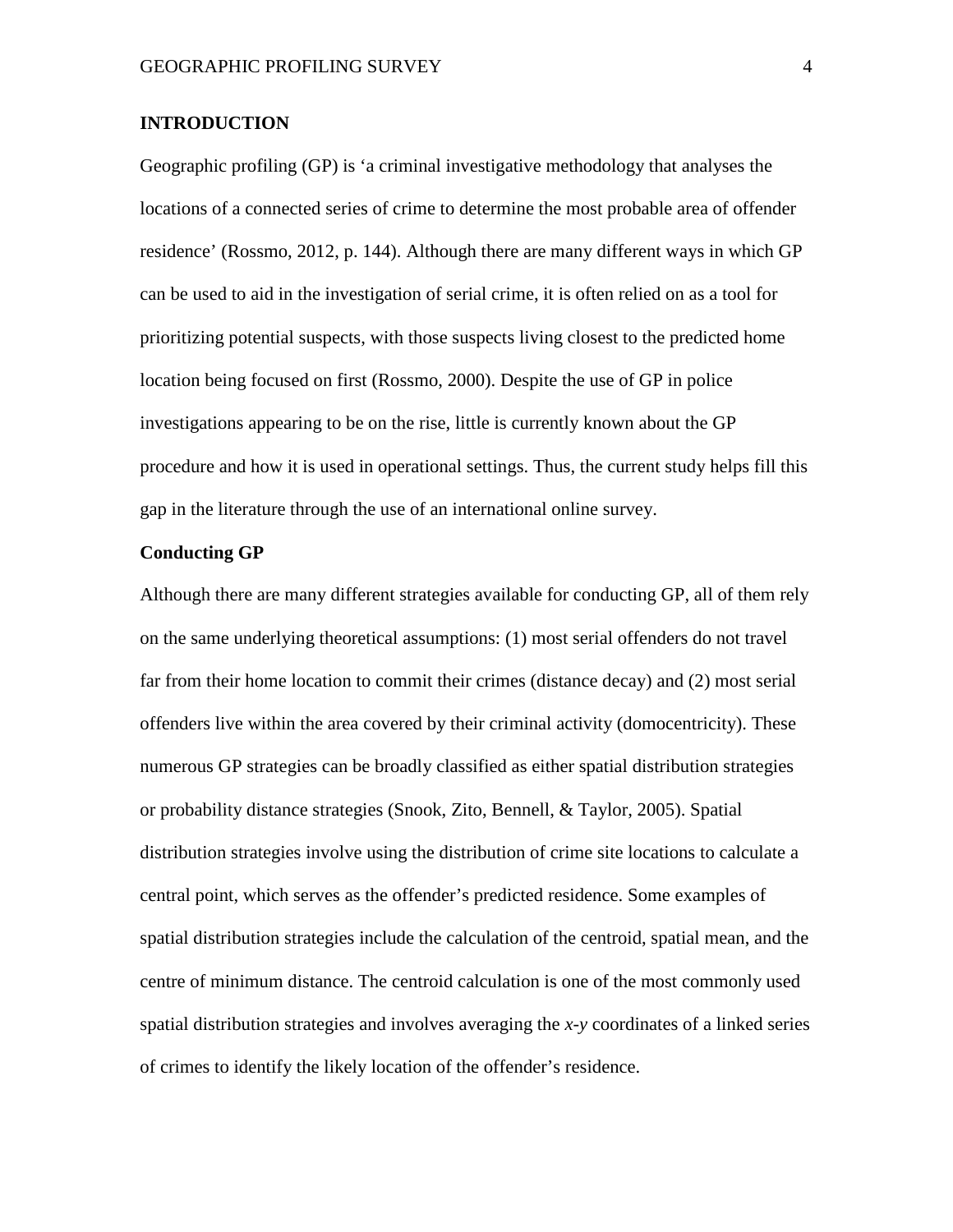Probability distance strategies, on the other hand, predict the offender's residence by applying a type of mathematical function (e.g., linear, lognormal, truncated negative exponential) to each of the crime sites. This produces a probability surface that specifies how likely it is that the offender resides in each of the possible areas within their activity space (Snook et al., 2005). This surface can then be searched in a systematic fashion for the offender's residence (i.e., starting at the highest point of probability and working outward). The use of computerized systems that rely on probability distance strategies (e.g., *Rigel, CrimeStat, Dragnet*) is currently the most common way of conducting GP (Snook et al., 2005).

#### **Accuracy of GP**

A range of research has been conducted to assess the accuracy of various GP approaches with some of this research focusing on the accuracy of computerized GP systems. Rossmo (2000), for example, used information from selected FBI serial murder cases to evaluate *Rigel* and found a mean hit score percentage of 6% (i.e., on average, only 6% of the total prioritized search area had to be searched before the offender's home location was found). Similarly, Canter, Coffey, Huntley, and Missen (2000) examined the GP system *Dragnet* by using body disposal locations of 79 American serial killers and found an average hit score percentage across the sample of 11%.

Other research has compared the accuracy of simpler spatial distribution strategies to that of more complex probability distance strategies. For example, Snook et al. (2005) rated 11 different GP strategies (six spatial distribution and five probability distance strategies) in terms of their complexity and assessed their accuracy using crime data from 16 UK serial burglars. They found that strategy complexity was not positively correlated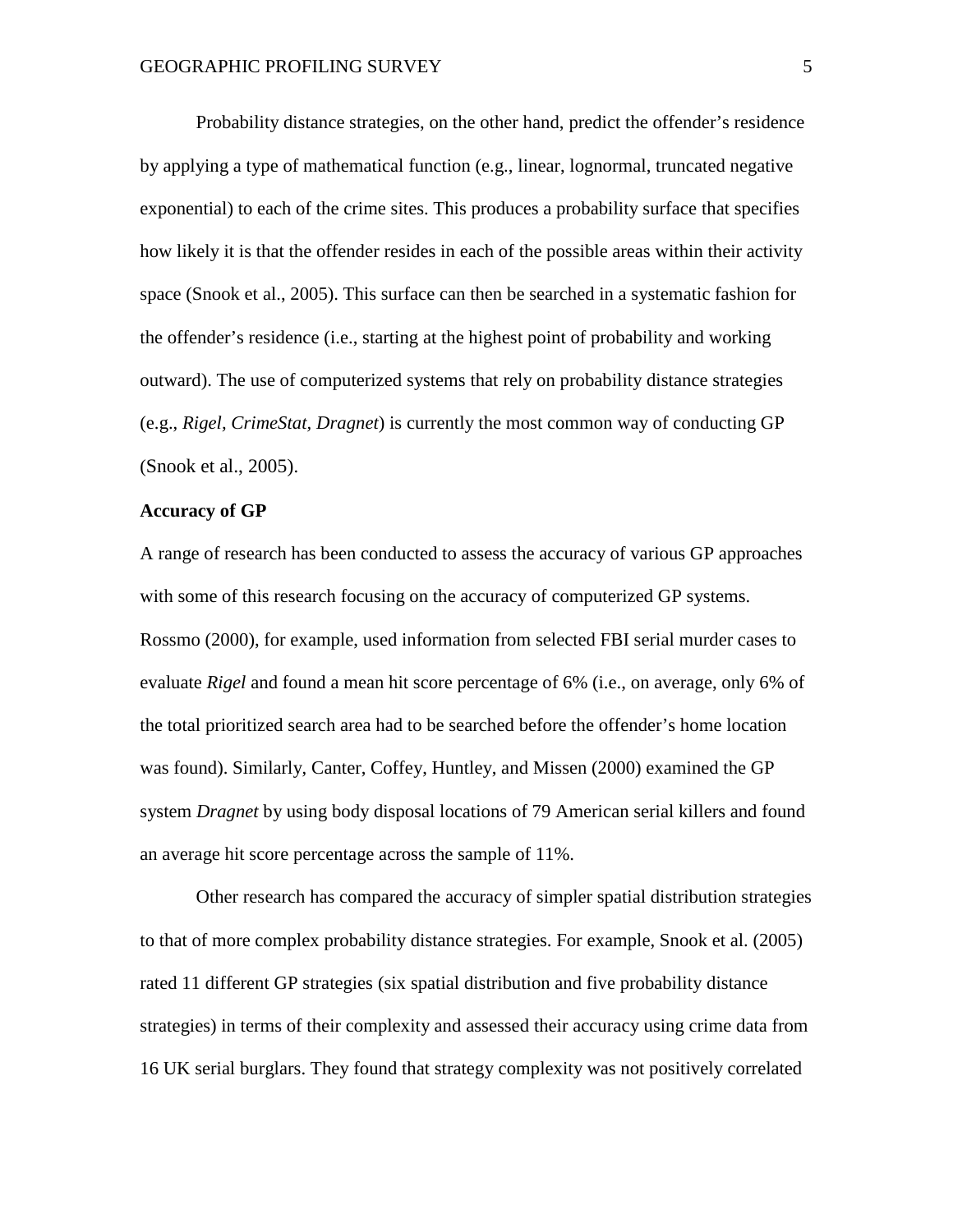with accuracy, suggesting that complex GP strategies are not necessarily better than simpler strategies. In another study, Paulsen (2006a) compared several GP systems (*Rigel*, *Dragnet*, *CrimeStat*) to spatial distribution strategies using crime series of various types and found that the more complex probability strategies did not generate substantially more accurate geographic profiles than the simple spatial distribution strategies.

Finally, a series of studies have been conducted to examine whether clinical (i.e., human-based) forms of GP are as effective as more complex (i.e., computer-based) forms of GP (e.g., Bennell, Snook, Taylor, Corey & Keyton, 2007; Paulsen, 2006b; Snook, Canter, & Bennell, 2002; Snook, Taylor, & Bennell, 2004). Bennell, Taylor, and Snook (2007) conducted a review of this research and found that training participants in simple GP strategies (i.e., heuristic training) resulted in significantly more accurate predictions. In addition, this training often, but not always, allowed human judges to perform as well on GP tasks as a range of computer-based forms of GP.

One possible reason for these conflicting findings is the use of two different evaluation measures: (1) error distance and (2) hit score percentage. Error distance refers to the distance between the offender's predicted home location, which is produced by the GP technique being examining, and his or her actual residence. Hit score percentage, on the other hand, refers to the percentage of the total prioritized search area (produced by the GP system) that has to be searched (when working from the highest to the lowest probability point) before the offender's home base is located. Although hit score percentage is considered more reflective of how geographic profiles are used by police in an investigative setting (Rossmo, 2011), some still consider error distance useful as it can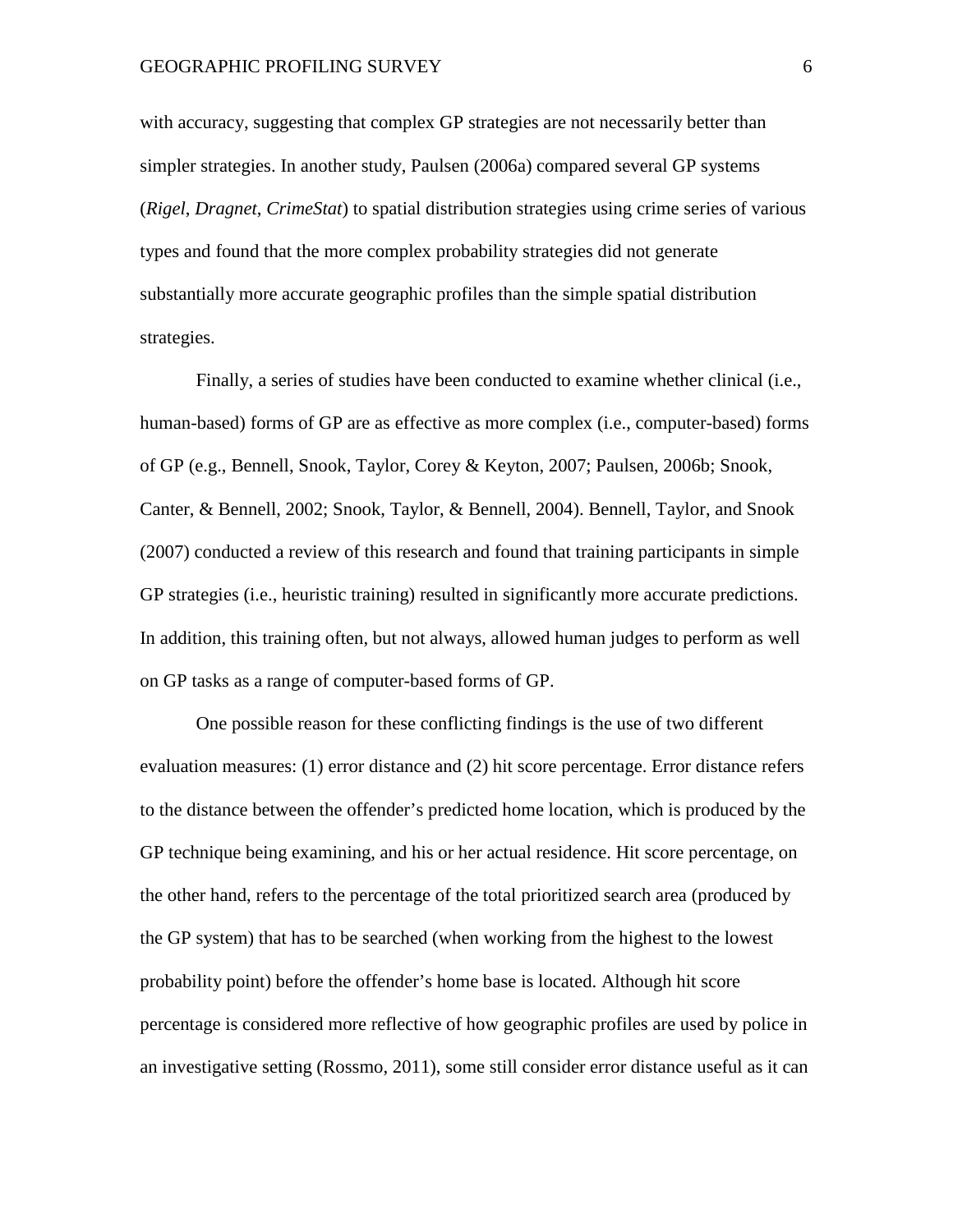be easily calculated and readily applied to all methods of GP, including those that do not produce search areas (i.e., strategies that result in a single prediction point), and it has been recommended for use in a National Institute of Justice funded proposal of how to evaluate GP systems (Rich & Shively, 2004).

#### **Conditions of GP**

According to Rossmo (2000, 2005), GP is only feasible when the following five conditions are met:

- 1. the offender has committed a minimum of five crimes,
- 2. the crimes are linked to the same offender and the series is relatively complete,
- 3. the offender committing the crimes has not commuted into the area of criminal activity,
- 4. the offender has not moved anchor points (or operated from multiple anchor points) during his or her crime series, and
- 5. the distribution of suitable targets (i.e., the target backcloth) is relatively uniform around the offender's home.

However, at the time of the investigation it is often challenging to determine whether all of these conditions have been met; for example, whether the offender is a commuter or a marauder. Marauders can be described as those offenders whose home location (or anchor point) is located within their area of criminal activity, whereas commuters commit their crimes in a different area from their home (Canter & Larkin, 1993). Paulsen (2007) found the "best guess" rate of commuter/marauder predictions to be 60%, which suggests that accurate commuter/marauder predictions may not be possible at the time of the investigation. However, prediction accuracy did increase to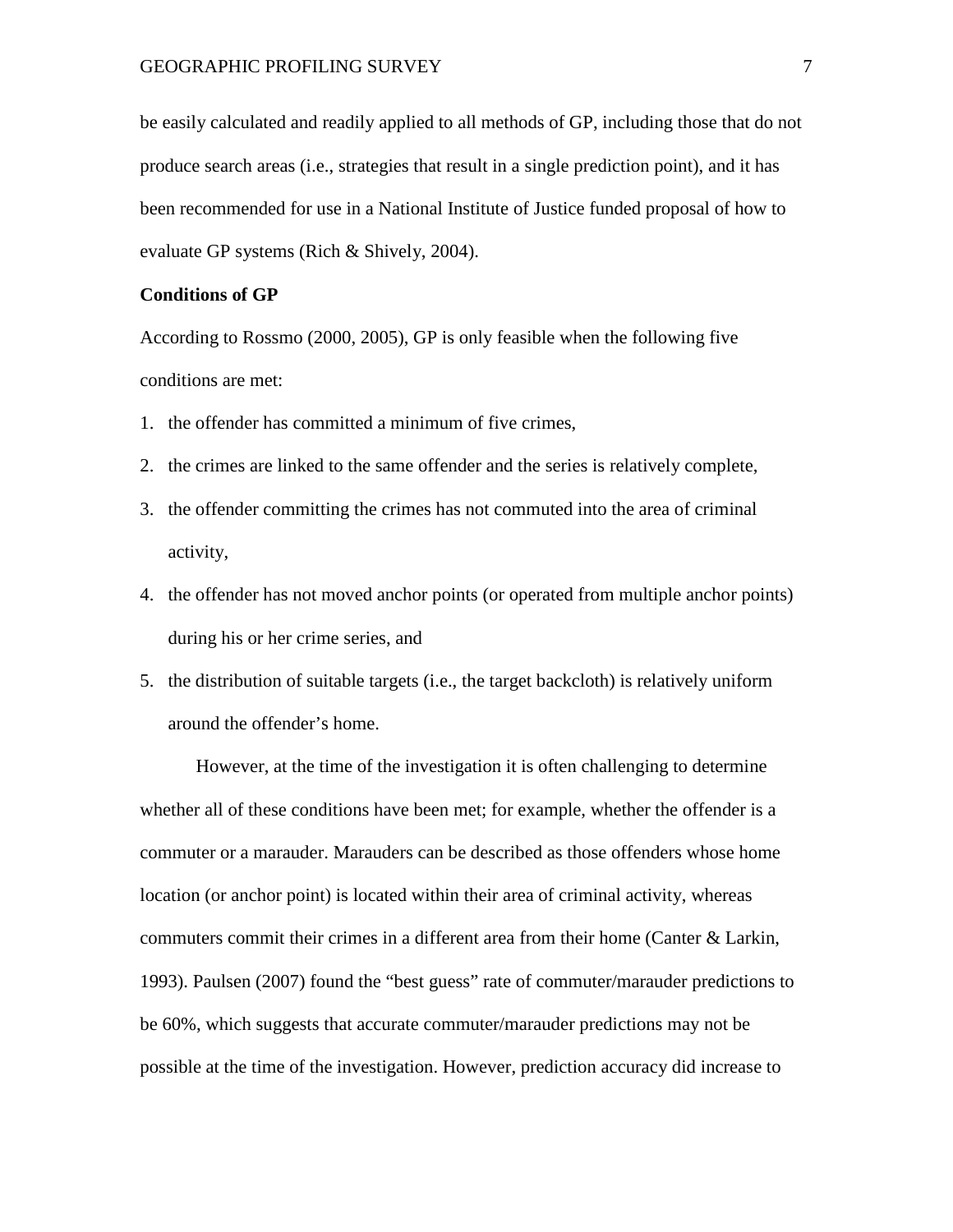81% when designated predictor variables, which were all known or could be calculated at the time of the investigation, were used. The three significant predictor variables were all geographic or temporal in nature. In contrast, the traditional modus operandi related variables (e.g., victim type, crime type, and night-time activity), which are more readily available at the time of the investigation, were not significant predictors of commuter/marauder classification.

In addition, these conditions have not always been met in previous GP research. For example, studies examining GP accuracy have often included offenders who have committed a minimum of only three crimes (e.g., Paulsen, 2006a; Snook et al., 2004). As well, many GP accuracy studies have included both commuters and marauders, in their analyses (e.g., Canter et al., 2000; Paulsen, 2006b). However, Rossmo (2005) suggests that these GP studies bear little resemblance to actual police investigations, emphasizing the need for research examining the GP procedure and how it is used in operational settings.

#### **Type of cases where GP is used**

Although originally developed for the investigation of serial murder, GP has subsequently been applied to numerous other serial crime types, such as rape, arson, robbery, bombings, burglary, fraud, auto theft, and kidnappings (Rossmo, 2012). However, research does suggest that GP accuracy can be expected to vary depending on the crime type to which it is applied. For example, in Paulsen's (2006a) study where the accuracy of several GP systems was compared to that of spatial distribution strategies, he found that crime type did indeed influence the accuracy of the GP profile, regardless of what GP profiling strategy was used. Specifically, certain crime types (auto theft, street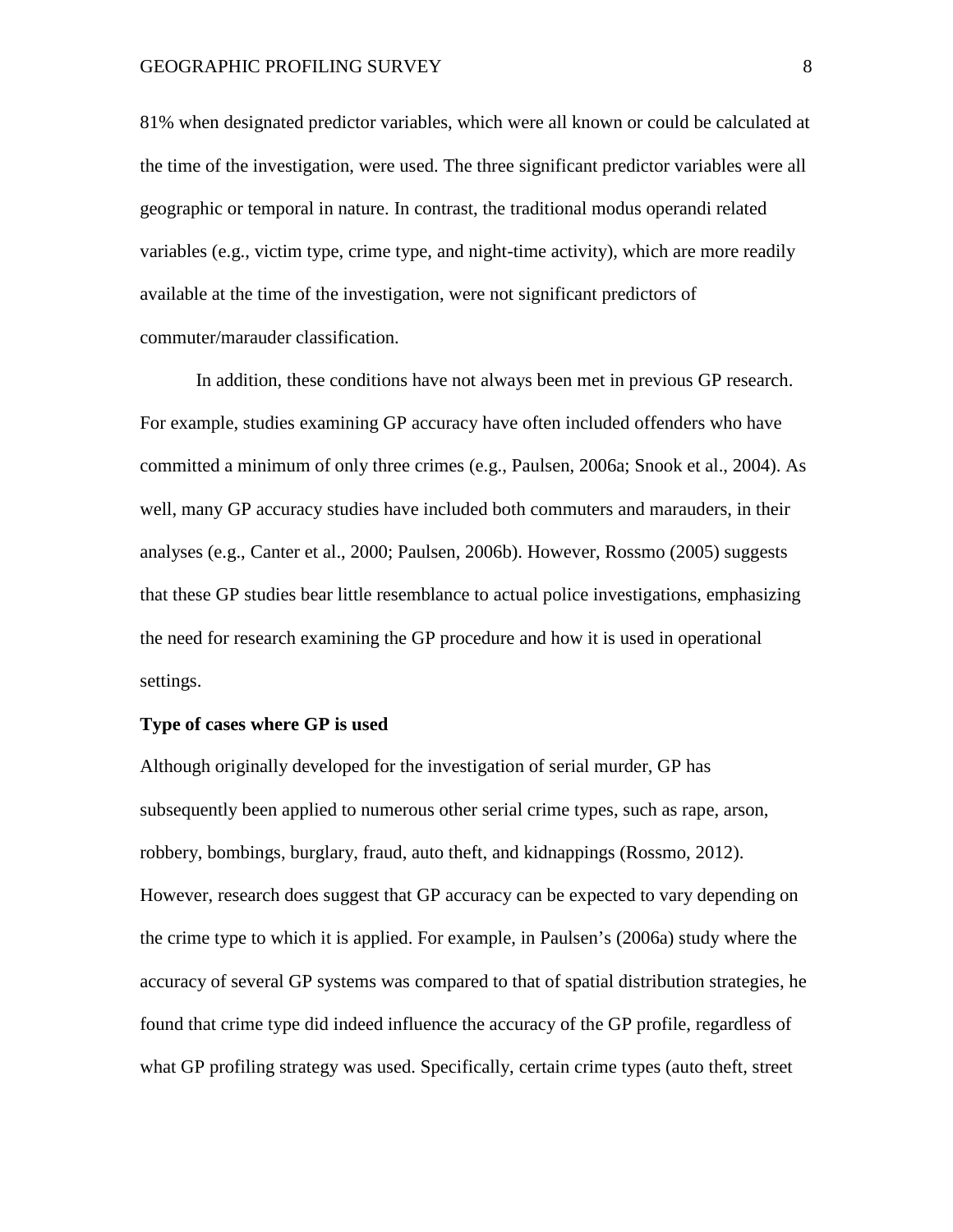robbery, and residential burglary) yielded substantially more accurate results than other crime types (commercial robbery and larceny). In addition, findings from other research suggest that offenders of interpersonal crime are more likely to be marauders than offenders of property crime (e.g., Canter & Larkin, 1993; Kocsis & Irwin, 1997; Santtila, Laukkanen, & Zappalà, 2007). Given that GP is only accurate when applied to marauding offenders, it can be expected that GP will be more accurate when applied to interpersonal crime than when applied to property crime.

#### **The current study**

As previously mentioned, the use of GP in police investigations appears to be on the increase; however, little is currently known about the GP procedure and how it is used in operational settings. Thus, the current study examined the use of GP in operational settings by collecting survey responses from geographic profilers around the world. It is important to note that the current research is exploratory in nature, allowing for a *preliminary* examination of real-world geographic profilers' views and experiences of GP. Although the results are preliminary, this study still makes an important contribution to the GP literature as the results begin to enhance our understanding of how GP is used in police investigations around the world, and under what conditions. In addition, the results can be used to inform future GP research, which could lead to subsequent improvements in GP from an operational standpoint.

#### **METHOD**

Survey Monkey was used to create an online survey that was distributed to police professionals in Canada, the United States, the United Kingdom, Germany, Australia, Japan, the Netherlands, and South Africa, who have personally generated a geographic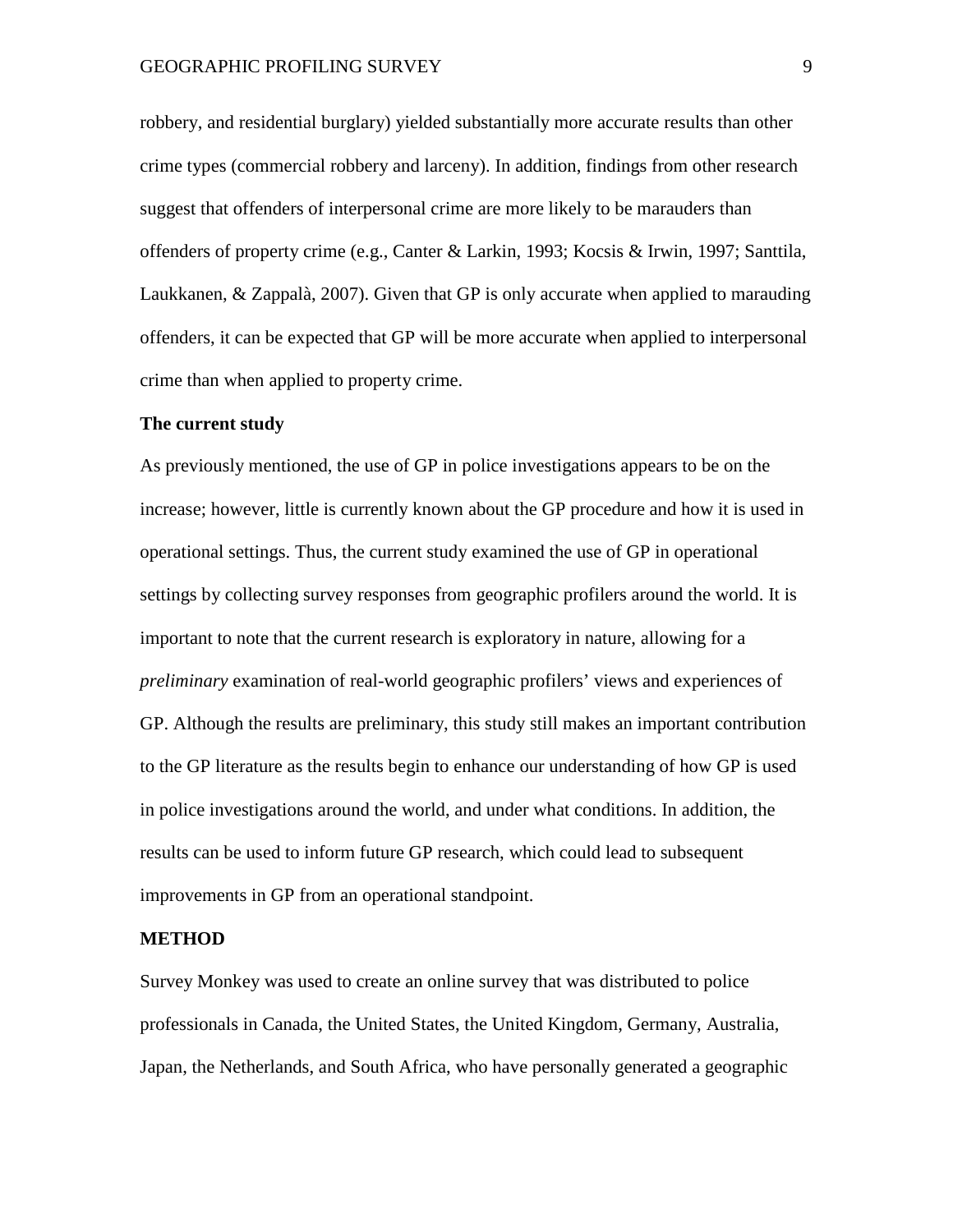profile in order to assist with a police investigation (this was assessed via self-report). Recruitment for participants involved direct contact with colleagues and GP researchers, contact through various police and crime mapping electronic mailing lists and online discussion groups, and contact through word of mouth at police-related conferences. The recruitment message briefly described the study and the survey as well as the requirements to participate. The recruitment message also included a link to the online survey with the survey remaining available for completion for 10 consecutive months (September 15, 2011, until July 15, 2012).

#### **Survey**

The survey, which was developed by the authors, required approximately 20 to 30 minutes to complete and contained a total of 47 questions, which were primarily closedended (i.e., multiple choice) and designed to assess:

1. how geographic profiles are constructed,

2. the perceived usefulness and accuracy of GP,

3. whether core GP conditions are examined before profiles are constructed, and

4. the types of cases where GP is used.

Although the survey consisted of 47 questions in total, the exact number of completed questions varied across the respondents depending on their answers to previous questions (e.g., if a respondent answered "No" to having received training in GP then they automatically skipped the follow-up question where they were asked to specify the type of training received, thus reducing the total number of questions answered). A copy of the complete survey is available upon request from the first author.

#### **Sample**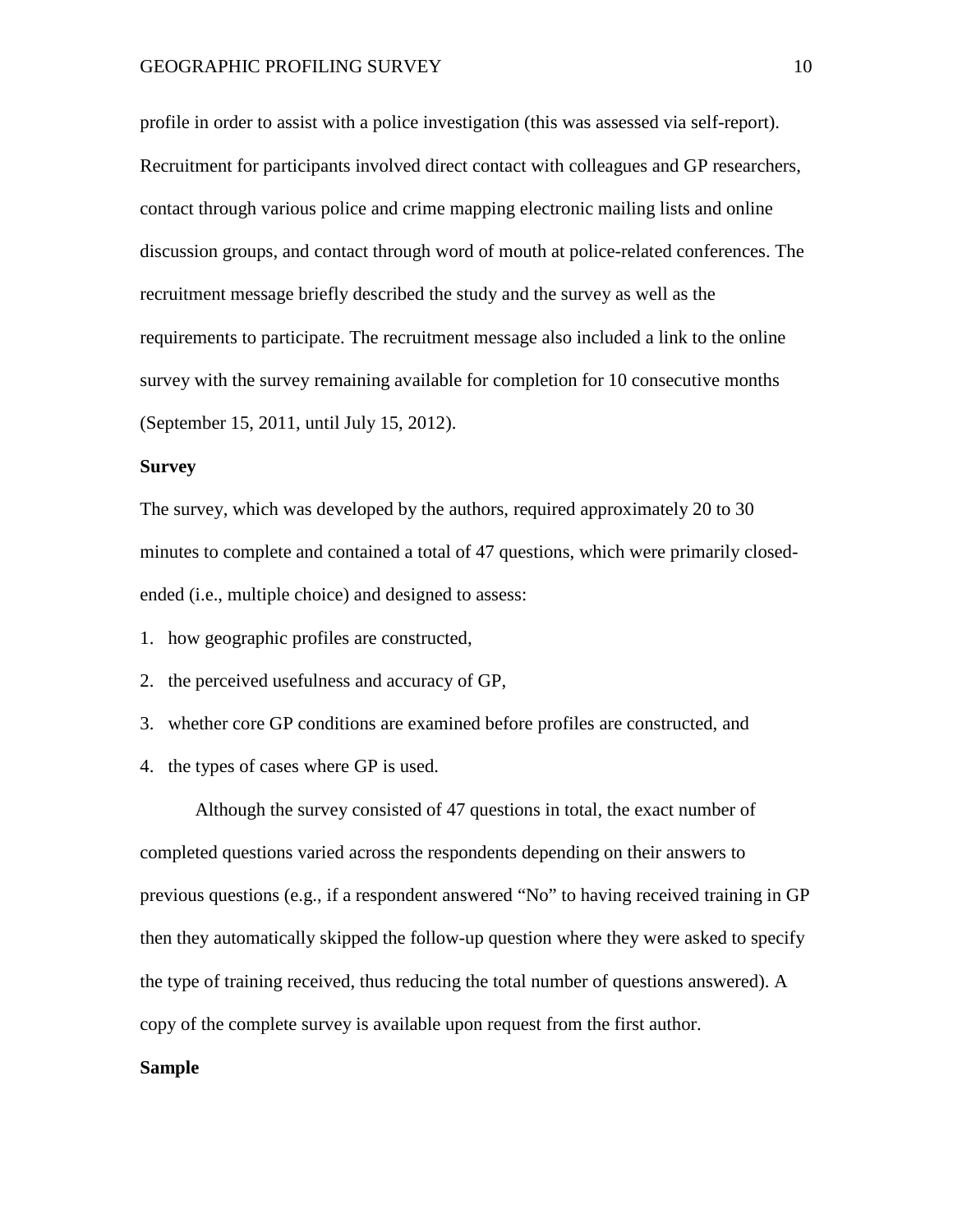In total, 35 individuals began the online survey. However, four were excluded from completing the survey as they had not personally generated a geographic profile in order to assist with a police investigation, which was a requirement for participation in the study. An additional nine respondents abandoned the survey midway through and as a result, their partial responses were also excluded from the analysis. Thus, the final sample for the current study consisted of 22 individuals (16 males, 6 females) who had personally constructed a geographic profile (mean age  $= 44.6$  years,  $SD = 9.2$ ; age range  $= 29$  to 65). Fifteen individuals worked for a police department with two of the remaining seven respondents having at least some background experience in policing. Almost threequarters of respondents (73%) worked in North America (United States  $n = 9$ , Canada  $n =$ 7) with the remainder working in the United Kingdom  $(n = 2)$ , South Africa  $(n = 2)$ , Netherlands  $(n = 1)$ , and Italy  $(n = 1)$ . The level of experience in generating geographic profiles varied greatly within the sample with a little over half of respondents  $(55\%, n=$ 12) having generated 10 or less,  $18\%$  ( $n = 4$ ) having generated between 11 and 20, one respondent having generated approximately 70, and 14% (*n* = 3) having generated 100 or more; two participants did not respond to this question. In addition, 77% of respondents  $(n = 17)$  had some form of GP training.

Given the method of survey dissemination (i.e., survey link sent out to an unknown number of potential participants via electronic mailing lists, online discussion groups, and email), it is not possible to determine an exact response rate. However, the small sample size  $(N = 22)$  suggests that the response rate was low, which is certainly not uncommon in research surveying police personnel. Burrell and Bull (2011), for example, surveyed 72 crime analysts in order to examine their views and experiences of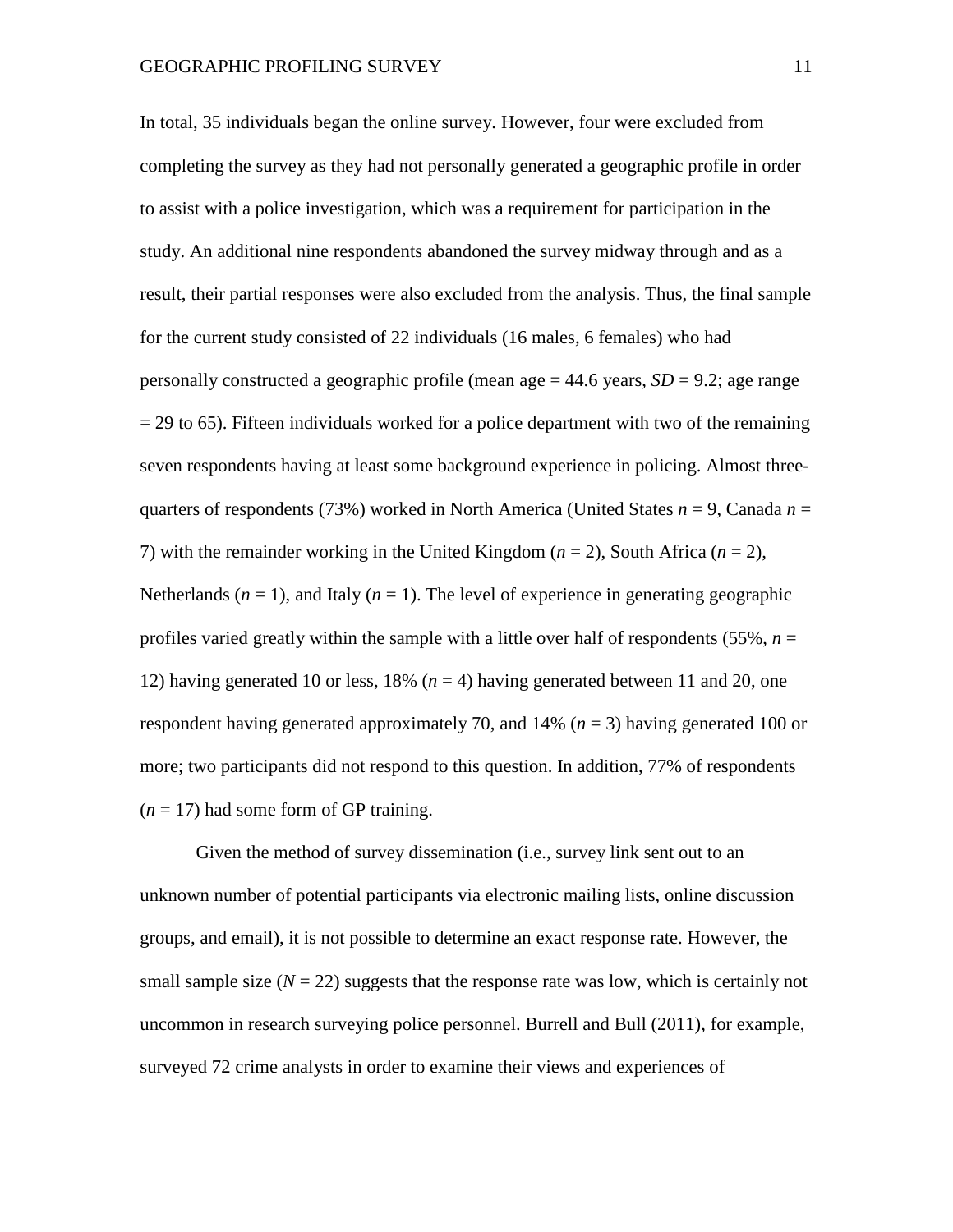comparative case analysis and reported that only 18 responded, for a response rate of 25%. In another study, Jamel, Bull, and Sheridan (2008) investigated specialist police service provided to male rape survivors by sending surveys to 300 officers and received just 19 responses (response rate  $= 6.3\%$ ). As well, although it is recognized that the findings of this research will not necessarily be generalizable to all geographic profilers working in operational settings, recall that the purpose of this study was to offer a *preliminary* examination of real-world geographic profilers' views and experiences of GP. Consequently, it was decided that the current, albeit small, sample was sufficient for achieving the primary aims of this research.

#### **Analysis**

Given the small sample size  $(N = 22)$ , the survey data is examined primarily in terms of descriptive analyses, such as frequencies and means, across each of the four themes. Although survey non-completers were removed from the analyses, respondents were permitted to skip (i.e., not respond to) questions. In addition, not all questions were relevant to all respondents. As a result, the total number of responses varies by question and does not necessarily remain constant at 22.

#### **RESULTS**

#### **How geographic profiles are constructed**

The vast majority of respondents typically or always construct a geographic profile individually (91%,  $n = 20$ ) rather than in a group (9%,  $n = 2$ ). In terms of the GP methods used to generate geographic profiles, 77% reported that they had used computerized GP systems  $(n = 17)$ , followed by spatial analysis techniques and educated guesses (e.g., eyeballing a map and estimating an anchor point) with both having been used by 27% of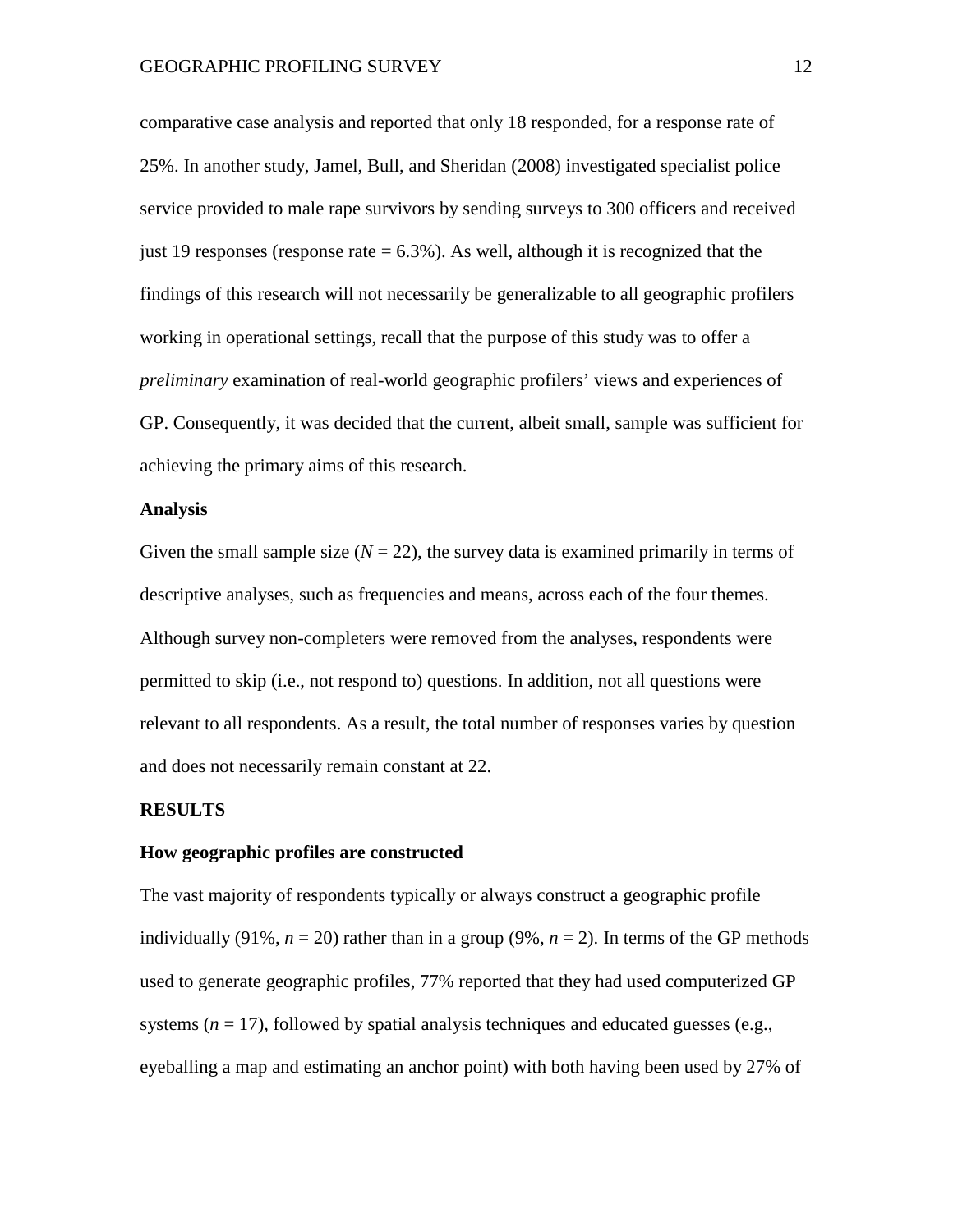respondents  $(n = 6)$ . However, there were some interesting differences among those respondents who had received GP training compared to those who had not. Specifically, a greater proportion of trained respondents  $(94\%, n = 16)$  had used computerized GP systems to generate a profile than untrained respondents  $(20\%, n = 1)$ . In addition, a greater proportion of untrained respondents  $(60\%, n = 3)$  reported having used an educated guess to generate a geographic profile compared to the trained respondents  $(17.6\%, n=3)$ .

Among the 17 trained and untrained respondents who had used computerized GP systems, *Rigel* was the most popular at 53% ( $n = 9$ ), followed by *CrimeStat* at 47% ( $n =$ 8), and *Dragnet* at 18% ( $n = 3$ ). Of the six respondents who had used spatial analysis techniques to generate a geographic profile, the centre of the circle was the most popular  $(67\%, n=4)$ , followed by the median  $(50\%, n=3)$ , centroid  $(50\%, n=3)$ , and centre of minimum distance (50%,  $n = 3$ ). Respondents reported having used a variety of information sources to generate their geographic profiles with crime site locations being the most commonly cited  $(73\%, n = 16)$  (see Figure 1 for frequencies for additional information sources). Finally, GP has most frequently been implemented as an investigative tool by increasing patrol intensity in the area where the offender might live or work (77% for both,  $n = 17$ ) (see Table 1 for frequencies for additional implementations of GP as an investigative tool).

[Insert Figure 1 and Table 1 about here]

#### **Perceived accuracy/usefulness of GP**

On average, respondents have found GP to be useful in moving the investigation forward in a little over half of the cases where it has been used  $(M = 53.2\%$  of cases,  $SD = 28.44$ ).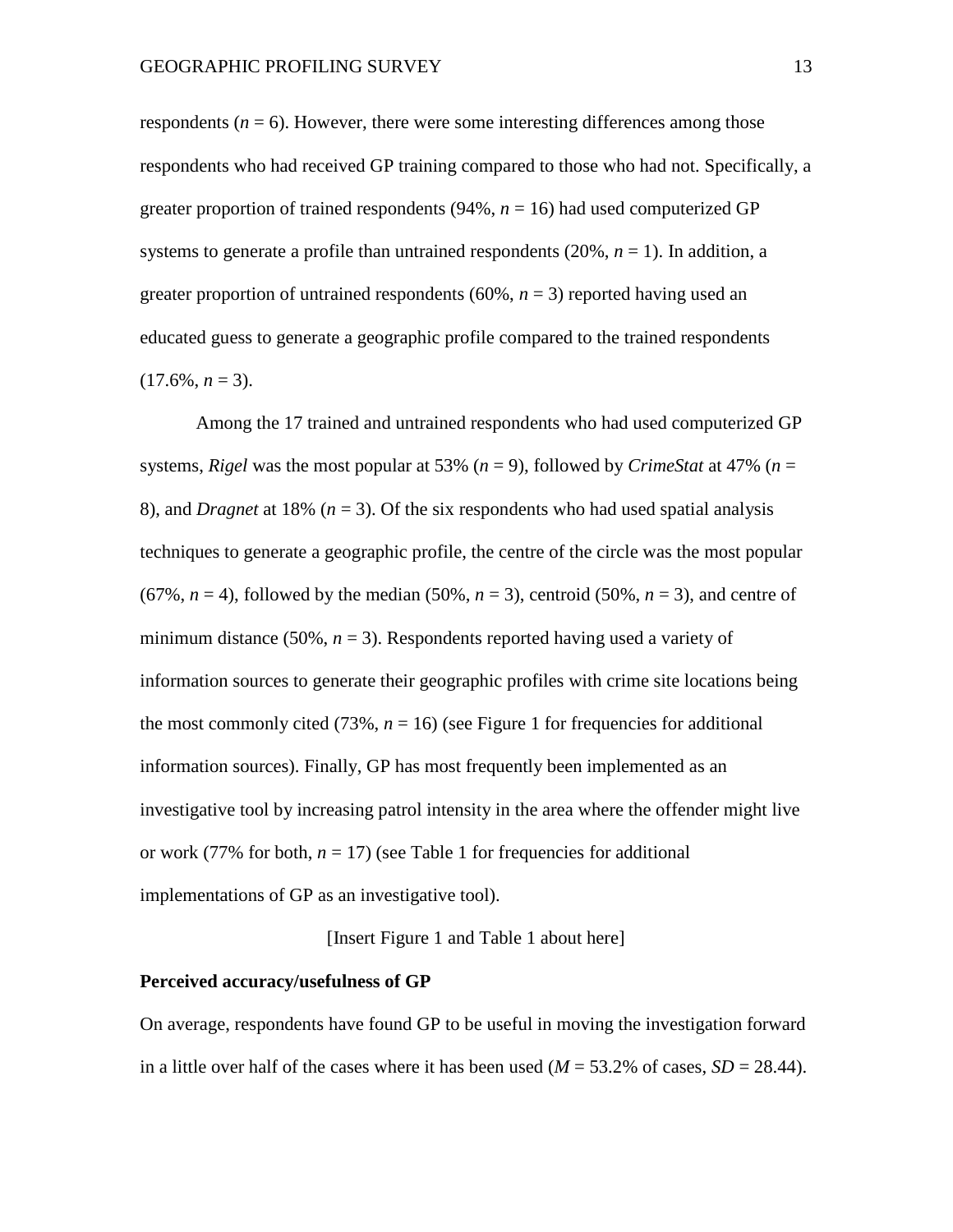Computerized GP systems were ranked the highest with 75% of respondents ranking it as producing both the most accurate and operationally useful profiles. Spatial analysis techniques were ranked second by 70% and 60% of respondents in terms of producing the most accurate and operationally useful profiles, respectively. In comparison to the other two methods, 76% and 80% of respondents ranked an educated guess as producing the least accurate and least useful profiles, respectively. Approximately three-quarters of respondents  $(77\%, n = 17)$  indicated that training should be required for individuals constructing geographic profiles. Finally, almost all of the respondents  $(91\%, n = 20)$ would consider constructing a geographic profile again in the future and all respondents  $(n = 22)$  reported that they would consider using GP as an investigative tool again in the future.

#### **GP conditions**

Recall that Rossmo's (2000) five conditions of GP are: (1) the offender has committed a minimum of five crimes, (2) the crimes are linked to the same offender and the series is relatively complete, (3) the offender committing the crimes has not commuted into the area of criminal activity, (4) the offender has not moved anchor points (or operated from multiple anchor points) during his or her crime series, and (5) the distribution of suitable targets (i.e., the target backcloth) is relatively uniform around the offender's home. Figure 2 compares the percent of respondents who only use GP if a particular condition is met to those who use GP even if the condition is violated. Note that for conditions 3, 4, and 5 the grey bar consists of both those respondents who do not attempt to determine whether the offender is a commuter, the offender has moved anchor points, or the target backcloth is uniform prior to constructing the GP profile, as well as those respondents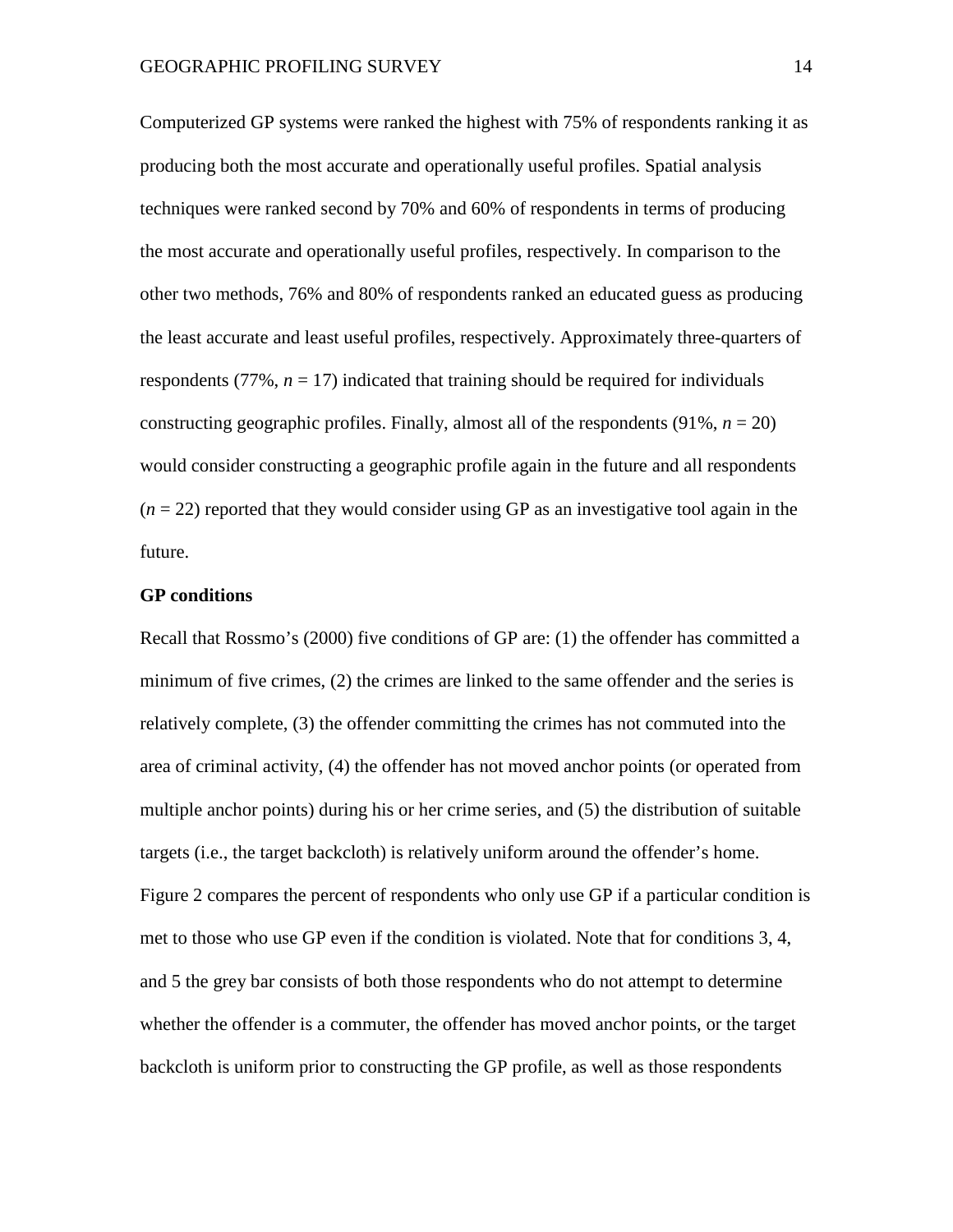who do attempt to determine those things, but still use GP even if the condition is violated.

Note that condition 2 is not included in Figure 2 as it was not assessed using a yes/no question. On average, respondents had to be fairly positive that the series of crimes under investigation was committed by the same offender before they would use GP on that series ( $M = 74.1\%$  positive that the series of crimes was committed by the same offender,  $SD = 21.3$ ). In addition, many respondents reported that prior to constructing the geographic profile, they would first check with neighbouring police forces to see whether they also have crimes that could potentially be linked to the same offender ( $65\%, n = 13$ ) or that they already had access to crimes committed in nearby areas so contacting neighbouring police forces was not necessary (25%, *n* = 5). Thus, it appears that respondents are taking steps to ensure that the crime series is relatively complete and that the crimes can be linked to the same offender. However, it is still possible that GP is used in operational settings when condition 2 is violated given that it is not always possible to determine at the time of the investigation whether the series is complete and whether all crimes in the series were committed by the same offender.

In regards to the remaining four GP conditions, Figure 2 indicates that the majority of respondents still use GP even if these conditions are not met. This is particularly the case for conditions 3, 4, and 5 where 96%, 96%, and 91%, respectively, reported that they still use GP even if that particular condition is violated. The sample was more split over condition 1 with 48% reporting that they only construct a geographic profile if there are at least five crimes in the series, in comparison to the 52% who use GP even if there are fewer than five crimes in the series. When broken down by GP training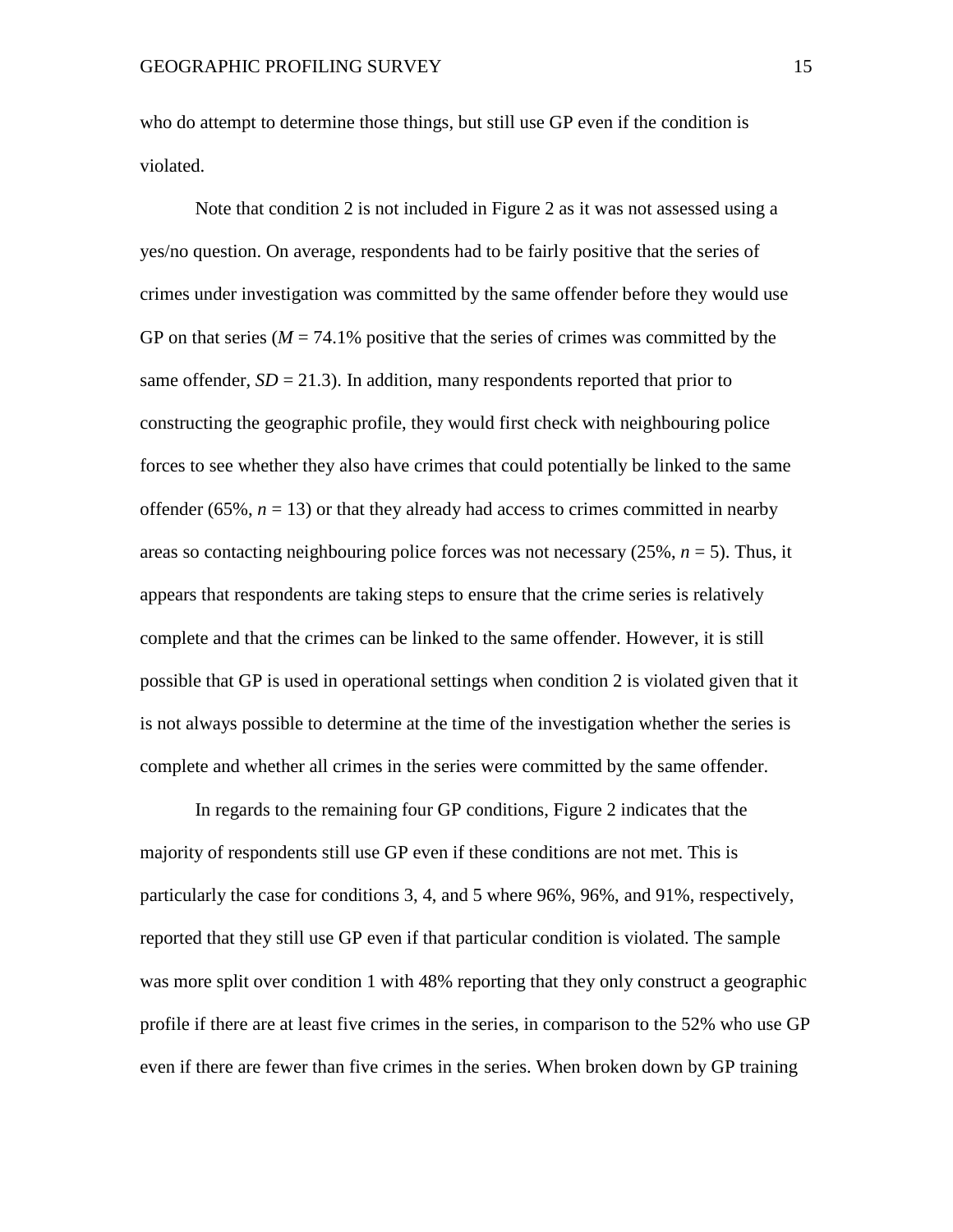the condition results were similar across the two groups except that in comparison to the untrained respondents  $(20\%, n=1)$ , a greater proportion of trained respondents  $(56.3\%, n$  $= 9$ ) would only use GP if there were a minimum of 5 crimes in the series.

[Insert Figure 2 about here]

#### **Types of cases where GP is used**

Many respondents have used GP to generate profiles for a variety of crime types, such as burglary (59.1%,  $n = 13$ ), robbery (50%,  $n = 11$ ), murder (36.4%,  $n = 8$ ), auto theft  $(31.8\%, n = 7)$ , rape  $(31.8\%, n = 7)$ , and arson  $(31.8\%, n = 7)$ . In addition, approximately a third of respondents  $(31.8\%, n=7)$  have used GP most often in murder cases followed by burglary and robbery (both at  $22.7\%$ ,  $n = 5$ ). Table 2 presents the frequencies for all crime types included in the survey. As well, the majority of respondents ( $68\%$ ,  $n = 15$ ) would still use GP in cases where the crime series contains more than one crime type. The most commonly cited factors that would increase the likelihood of GP being used as an investigative tool include a large crime series  $(86\%, n = 19)$  and the officer in charge of the investigation thinking that GP would be useful  $(82\%, n = 18)$  (see Table 3 for additional factor frequencies).

[Insert Tables 2 and 3 about here]

#### **DISCUSSION**

Although the results from the current study are only preliminary in nature, they do begin to enhance our understanding of how geographic profiling is used in police investigations around the world, and under what conditions. Overall, the results indicate that geographic profiles are frequently generated even when GP conditions are violated. More specifically, GP is still being used in investigative settings even when the crime series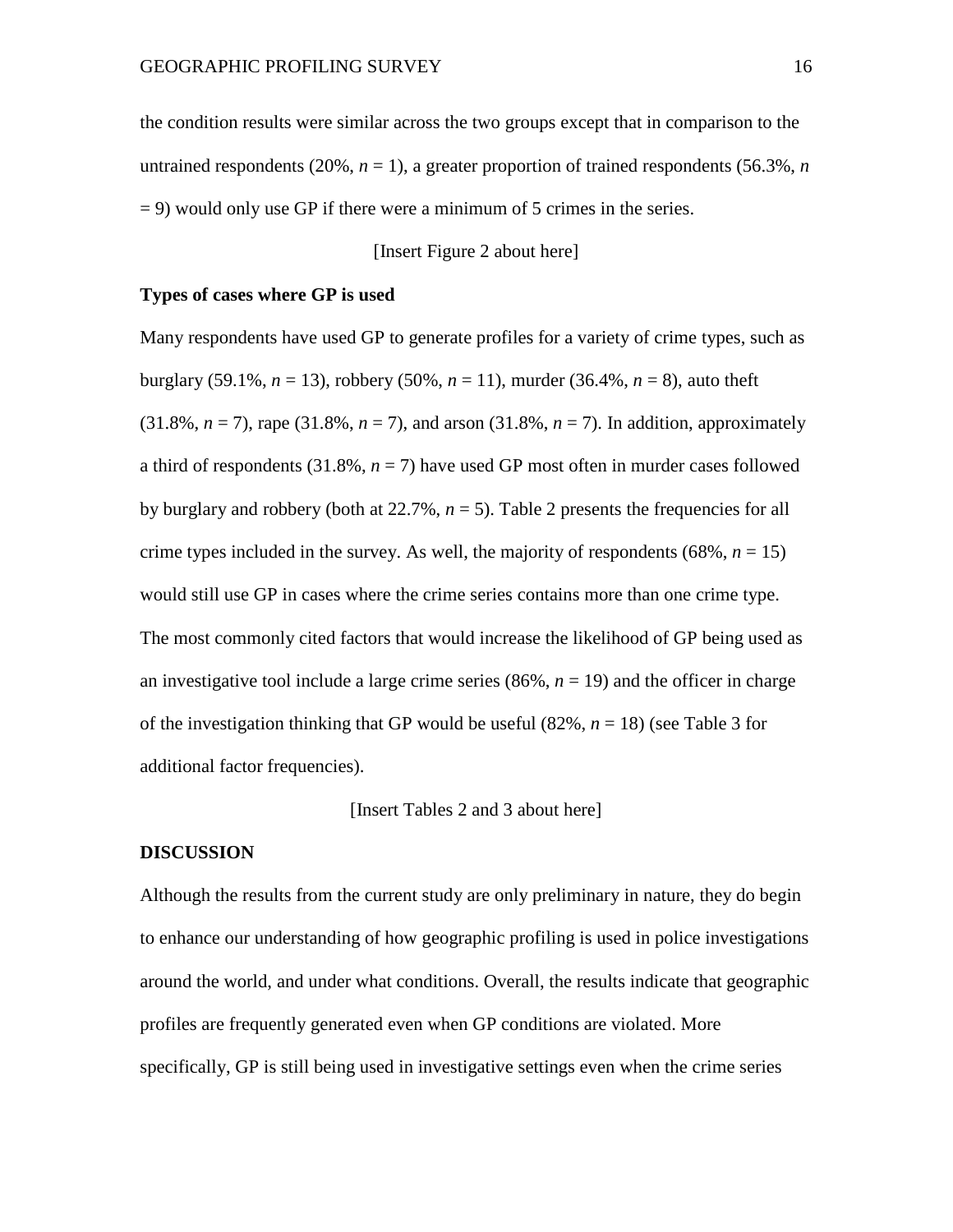contains fewer than 5 crimes, the offender may be a commuter, the offender may have moved anchor points during the crime series, and the distribution of suitable targets is non-uniform around the offender's home.

There are various interpretations possible for the finding that respondents commonly generate geographic profiles even when GP conditions are violated. First, respondents could have inappropriately used GP in problematic cases when they should not have done so, which points to a training issue. Second, respondents could have taken a calculated risk and knowingly used GP in problematic cases, resulting in a geographic profile that was potentially helpful, but not as accurate as it would have been if the conditions had been met. This demonstrates the trade-offs between utility and performance. Third, respondents used GP in problematic cases and found an effective means of managing the violated condition(s), which has been shown to be possible in some cases (Rossmo & Velarde, 2008). This highlights the importance of sharing best practices in managing the violation of conditions when conducting GP. Regardless of the interpretation, this finding indicates that assessing GP accuracy using crime data where one or more of the GP conditions are violated, particularly those that can be hard to determine at the time of the investigation, may actually provide a more realistic assessment of real-world GP accuracy. This is in contrast with Rossmo's (2005) suggestion that GP studies that rely on crime data where these conditions are violated bear little resemblance to actual police investigations.

This claim is not completely accurate; the specific quote was, "their laboratory experiment bears little resemblance to the reality of criminal investigation. Major flaws exist with both data selection (the cases used may not have met the assumptions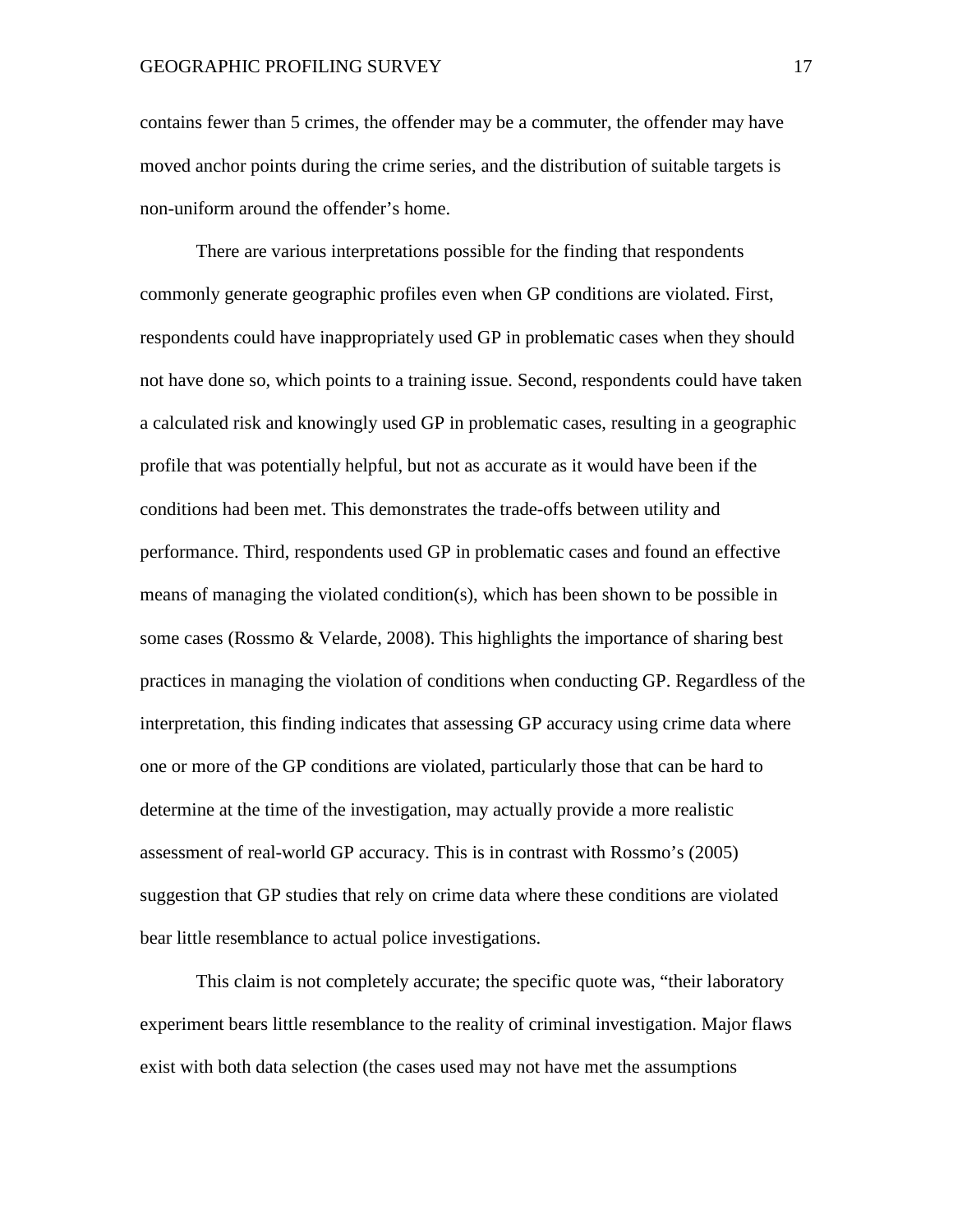underlying geographic profiling, and they only involved a series of three locations, too low for pattern detection), and methods of analysis (nonlinear error was measured linearly, and computerized geographic profiling search strategies were distorted)" (p. 651).

The results also suggest that perceptions of GP accuracy and usefulness were mostly positive among the sample with almost all respondents agreeing that they would construct and use geographic profiles as an investigative tool again in the future. In addition, computerized GP systems were used most frequently and were considered to produce both the most accurate and most useful profiles in comparison to spatial analysis techniques and educated guesses. This finding is interesting given some error distance research suggesting that simple GP strategies, such as trained human judges and spatial distribution methods, can often make GP predictions just as accurate as more complex forms, such as computerized GP systems (e.g., Bennell, Snook, et al., 2007; Paulsen 2006a; Snook et al., 2002; Snook et al., 2004; Taylor, Bennell, & Snook, 2009).

A greater proportion of trained respondents had generated profiles using computerized GP systems than untrained respondents. This finding could simply suggest that geographic profilers are more likely to receive training on how to use computerized GP programs rather than theory. The majority of respondents indicated that they would still use GP in cases where the crime series contains more than one crime type. This is not viewed as overly problematic, however, given that research suggests that the inclusion of multiple crime types in a series does not negatively impact GP accuracy and can even result in more accurate and precise profiles (Leitner & Kent, 2009).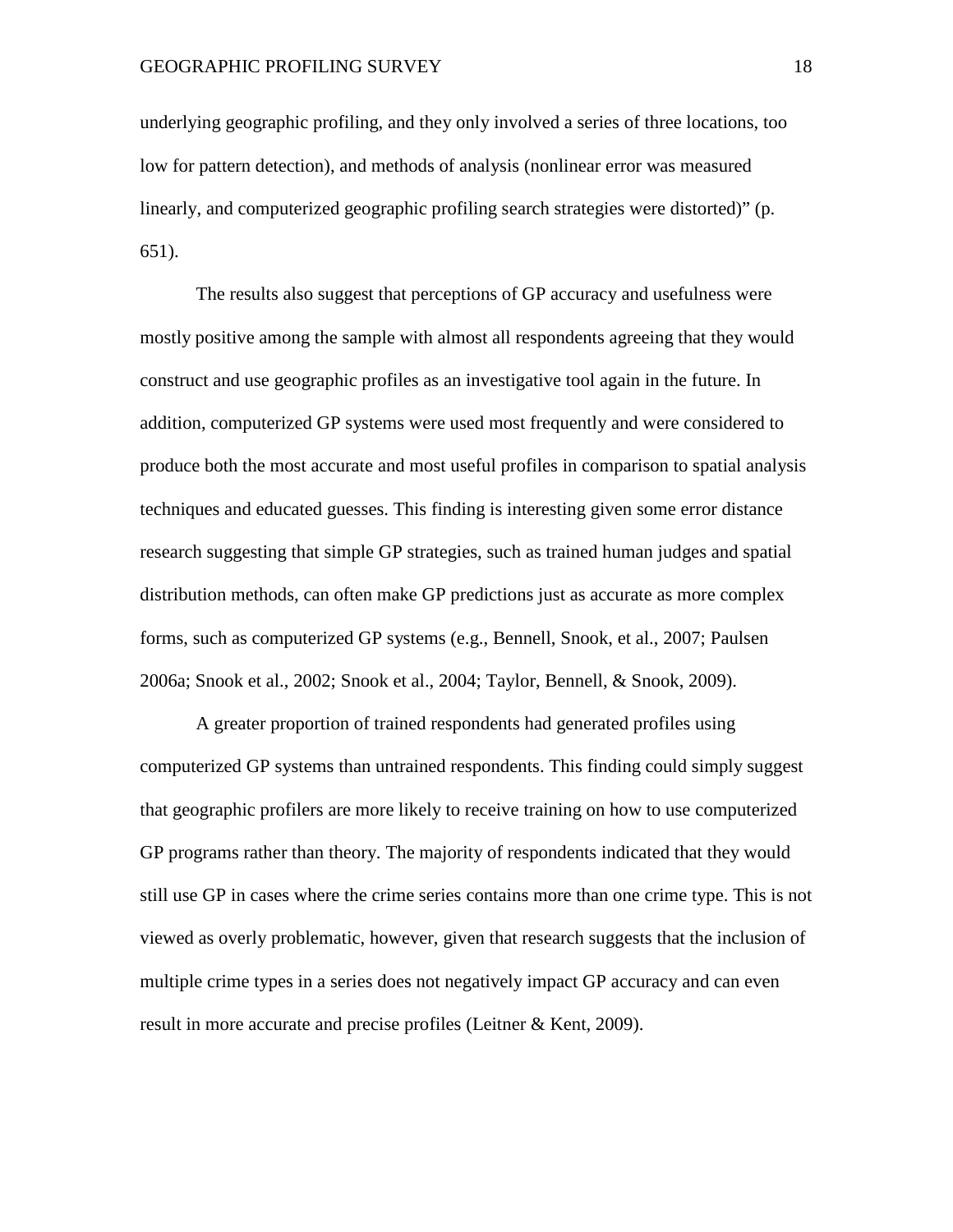#### **Limitations of the current study and future research**

It is still the consensus of the authors that the sample size in the current study was sufficient to provide a preliminary examination of geographic profilers' views and experiences of GP, which was the goal of this research. In addition, the results reported are largely in line with the GP literature, which makes us more comfortable reporting on a sample of only 22 participants. However, it is acknowledged that the small sample size is problematic in terms of providing a more extensive examination. Thus, the small sample size is a major limitation to the current study in that it limits the generalizability of the findings as well as limits the range of possible statistical analyses. Thus, future research could further enhance understanding of how GP is used in police investigations around the world, and under what conditions, by including a larger sample size. A larger sample size would certainly allow for more extensive analyses. For example, the results could be examined across various factors, such as age, police experience, country, and level of GP training, in order to determine whether differences exist in terms of GP use and perceived usefulness and accuracy. It would be particularly interesting to determine whether GP use varies across geographic region.

In addition, non-completion was an issue in the current study. Thirty-one individuals who met the participation requirements began the survey, but only 22 of them completed it. The 29% dropout rate  $(n = 9)$  could suggest that the survey was too timeconsuming as longer online survey length has been associated with decreased completion rates (Galesic & Bosnjak, 2009). Longer online survey length increases the opportunity for respondents to lose motivation or become distracted (e.g., by time pressure or other tasks at work), which help explain survey non-completion (Steinbrecher, Roßmann, &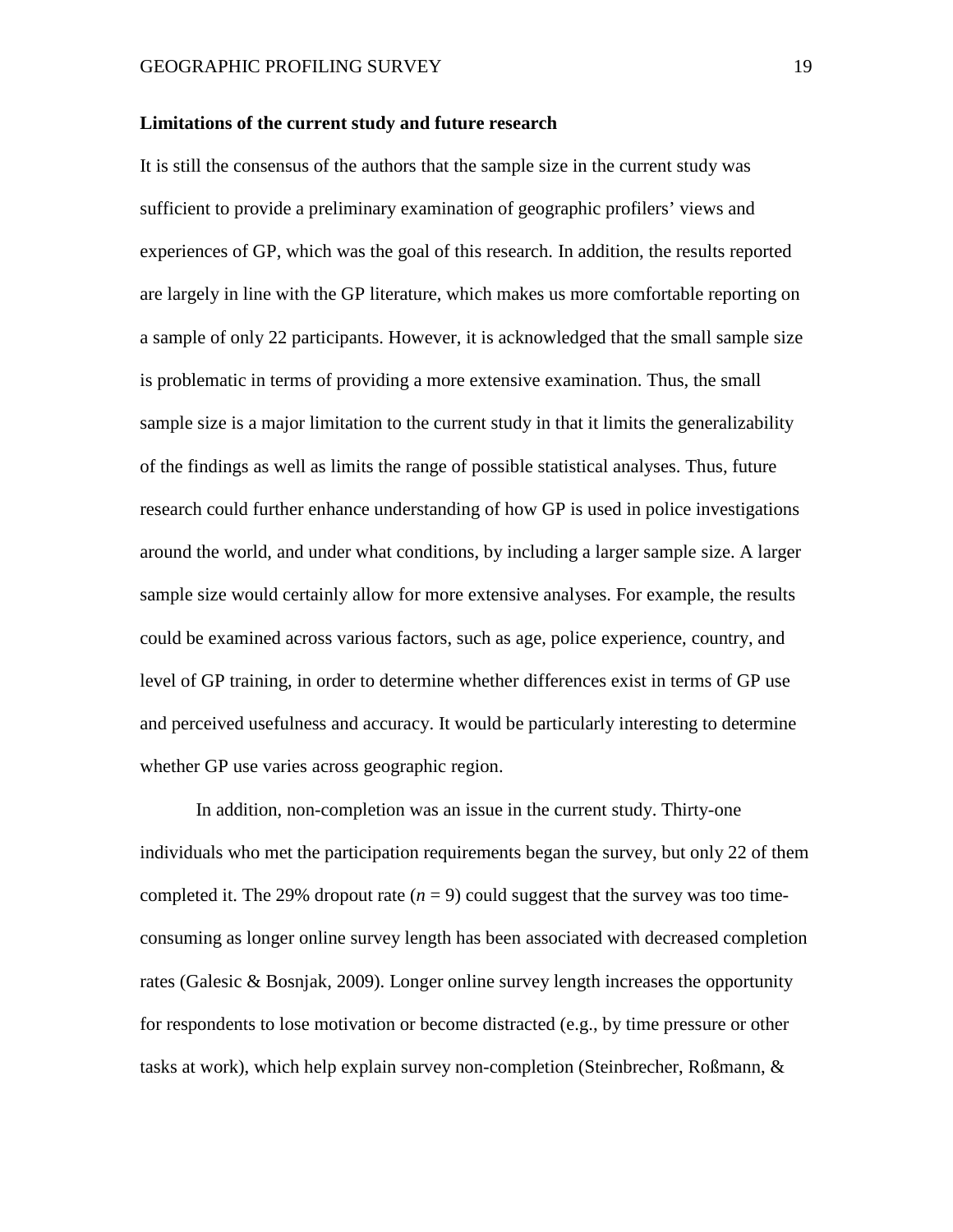Blumenstiel, 2015). The results from the current study, however, could be used to inform the development of a future GP survey so that a more streamlined version can be created without the loss of valuable information. As well, a pilot study could be conducted in the future that involves conducting focus groups with those who have constructed geographic profiles for investigative purposes in order to develop survey questions that respondents perceive as more useful, which would help decrease the dropout rate. Response rates in future research could also be improved by obtaining the support of relevant professional associations.

In addition, although we asked participants if they would still use GP even if Rossmo's various conditions were violated, we did not ask them if they have found that violating these conditions impacted the quality of the geographic profile produced. A future GP survey could include a question such as this in order to determine whether profiles violating the conditions are actually less useful in practice than those not violating those conditions. It is also important to note that the GP survey used in the current study was self-report in nature. As with any research relying on self-report data, there was the potential for participants in this study to be deceptive or dishonest in their responses.

Participant recruitment was also an issue in the current study, as indicated by the small sample size. As of 2012, over 600 people worldwide had been trained through a 2 week Geographic Profiling Analysis course that is available through various universities and police agencies internationally (Rossmo, 2012). Unfortunately, it appears that the current study was not successful at reaching those individuals, despite the multiple methods of survey dissemination (i.e., word of mouth, email, online discussion groups,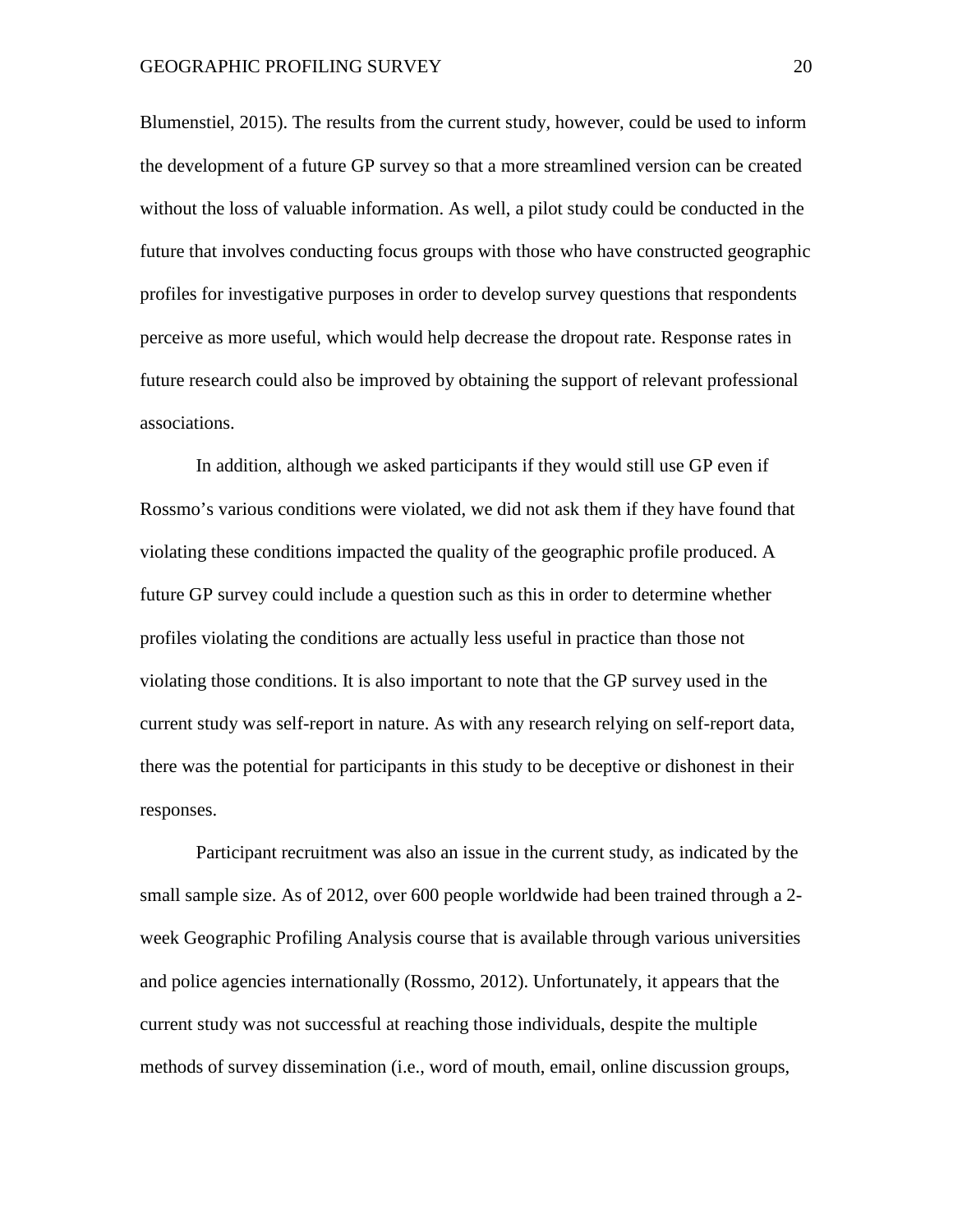electronic mailing lists) and frequent survey reminder messages. Thus, sample size could likely be increased in future research through the adoption of alternative methods of survey dissemination as well as through the use of a shorter survey.

## **CONCLUSION**

In conclusion, the results from the current study suggest that geographic profiles are commonly used in operational settings even when geographic profiling conditions are violated. In addition, computerized GP systems are viewed as the most accurate and most useful and are used most frequently. The results also suggest that perceptions of GP accuracy and usefulness are positive with all respondents indicating they would use GP again in the future. Given that these results suggest that police departments will continue using GP as an investigative tool, continued research of effective uses of GP appears to be warranted and useful from an operational standpoint. Thus, although these findings are preliminary in nature and more research is needed, particularly with larger sample sizes, they do begin to enhance our understanding of how GP is used in police investigations around the world, and under what conditions.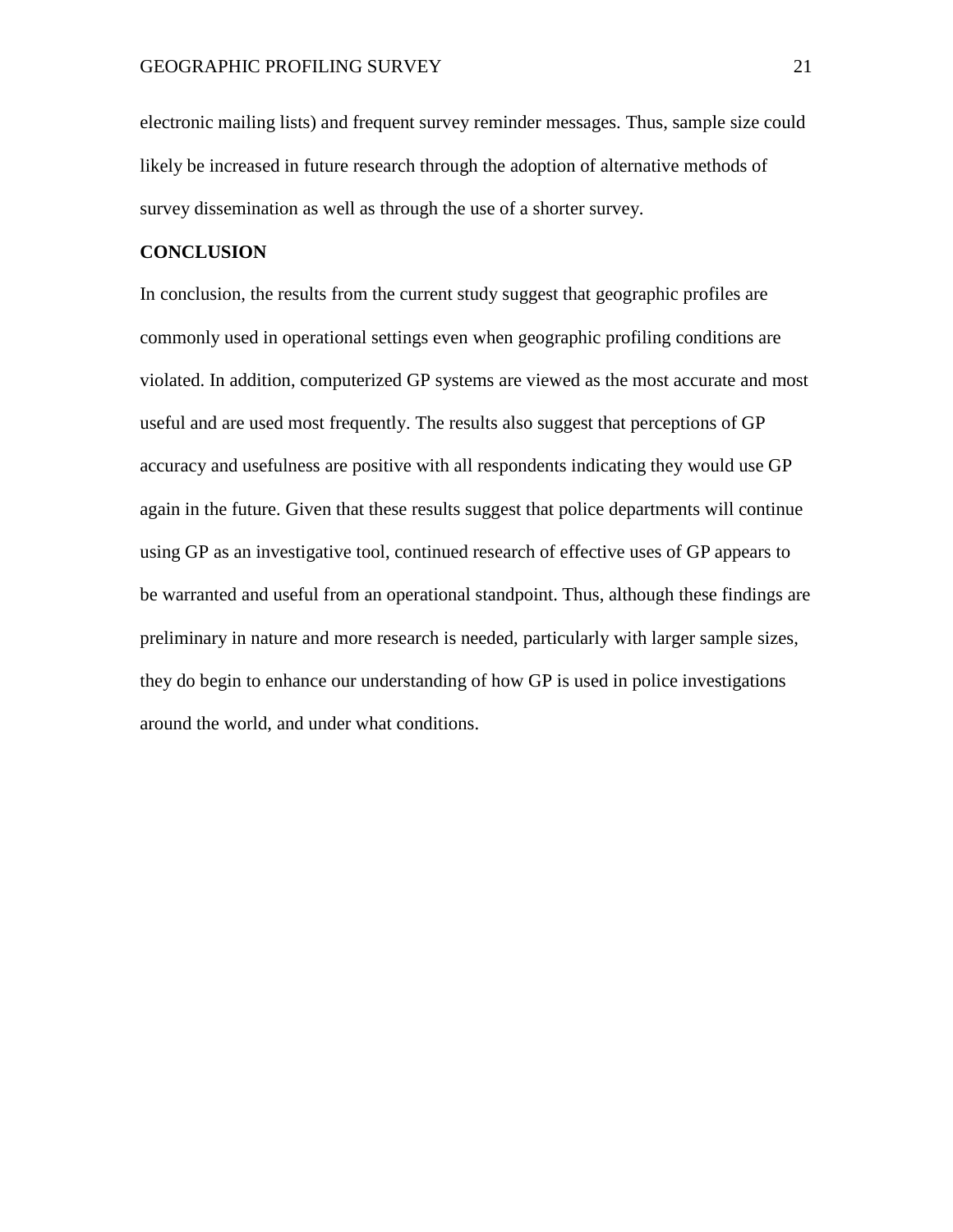### **REFERENCES**

- Bennell, C., Snook, B., Taylor, P. J., Corey, S., & Keyton, J. (2007). It's no riddle, choose the middle: The effect of number of crimes and topographical detail on police officer predictions of serial burglars' home locations. *Criminal Justice and Behavior, 34,* 119-132.
- Bennell, C., Taylor, P. J., & Snook, B. (2007). Clinical versus actuarial geographic profiling strategies: A review of the research. *Police Practice and Research, 8,* 335- 345.
- Burrell, A., & Bull, R. (2011). A preliminary examination of crime analysts' views and experiences of comparative case analysis. *International Journal of Police Science and Management, 13,* 2-15.
- Canter, D. V., Coffey, T., Huntley, M., & Missen, C. (2000). Predicting serial killers' home base using a decision support system. *Journal of Quantitative Criminology, 16,* 457-477.
- Canter, D. V., & Larkin, P. (1993). The environmental range of serial rapists. *Journal of Environmental Psychology, 13,* 63-69.
- Galesic, M., & Bosnjak, M. (2009). Effects of questionnaire length on participation and indicators of response quality in a web survey. *Public Opinion Quarterly, 73,* 349- 360.
- Jamel, J., Bull, R., & Sheridan, L. (2008). An investigation of the specialist police service provided to male rape survivors. *International Journal of Police Science and Management, 10,* 486-508.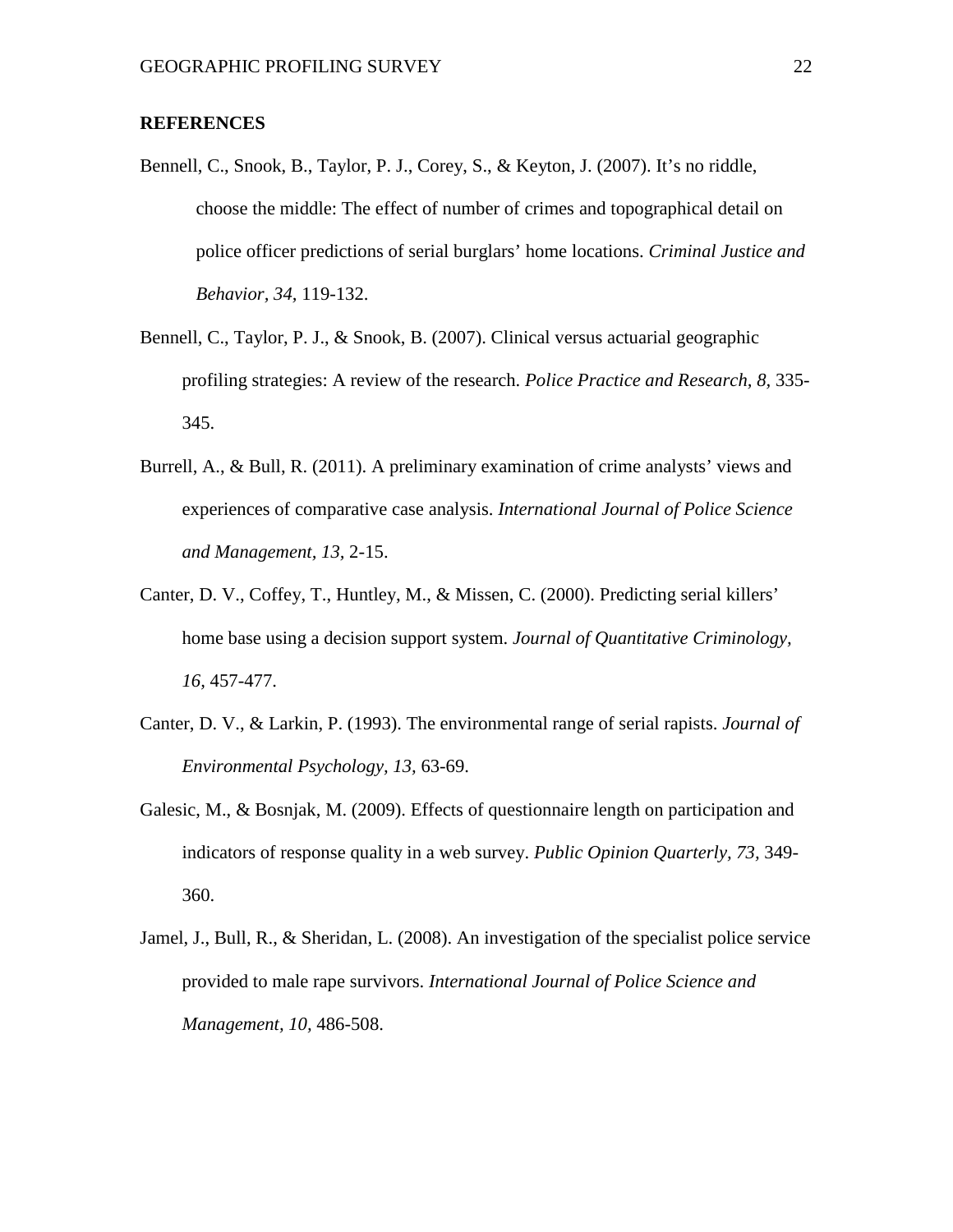- Kocsis, R. N., & Irwin, H. J. (1997). An analysis of spatial patterns in serial rape, arson, and burglary: The utility of the Circle Theory of environmental range for psychological profiling. *Psychiatry, Psychology and Law, 4,* 195-206.
- Leitner, M., & Kent, J. (2009). Bayesian journey-to-crime modeling of single and multiple crime-type series in Baltimore, MD. *Journal of Investigative Psychology and Offender Profiling, 6,* 213-236.
- Paulsen, D. J. (2006a). Connecting the dots: Assessing the accuracy of geographic profiling software. *Policing: An International Journal of Police Strategies and Management, 29,* 306-334.
- Paulsen, D. (2006b). Human versus machine: A comparison of the accuracy of geographic profiling methods. *Journal of Investigative Psychology and Offender Profiling, 3,* 77-89.
- Paulsen, D. J. (2007). Improving geographic profiling through commuter/marauder prediction. *Police Practice and Research, 8,* 347-357.
- Rich, T., & Shively, M. (2004). *A methodology for evaluating geographic profiling software.* Retrieved September 29, 2015, from https://www.ncjrs.gov/pdffiles1/nij/grants/208993.pdf.
- Rossmo, D. K. (2000). *Geographic profiling.* Boca Raton: CRC Press.
- Rossmo, D. K. (2005). Geographic heuristics or shortcuts to failure?: Response to Snook et al. *Applied Cognitive Psychology, 19,* 651-654.
- Rossmo, D. K. (2011). Evaluating geographic profiling. *Crime Mapping: A Journal of Research and Practice, 3,* 42-65.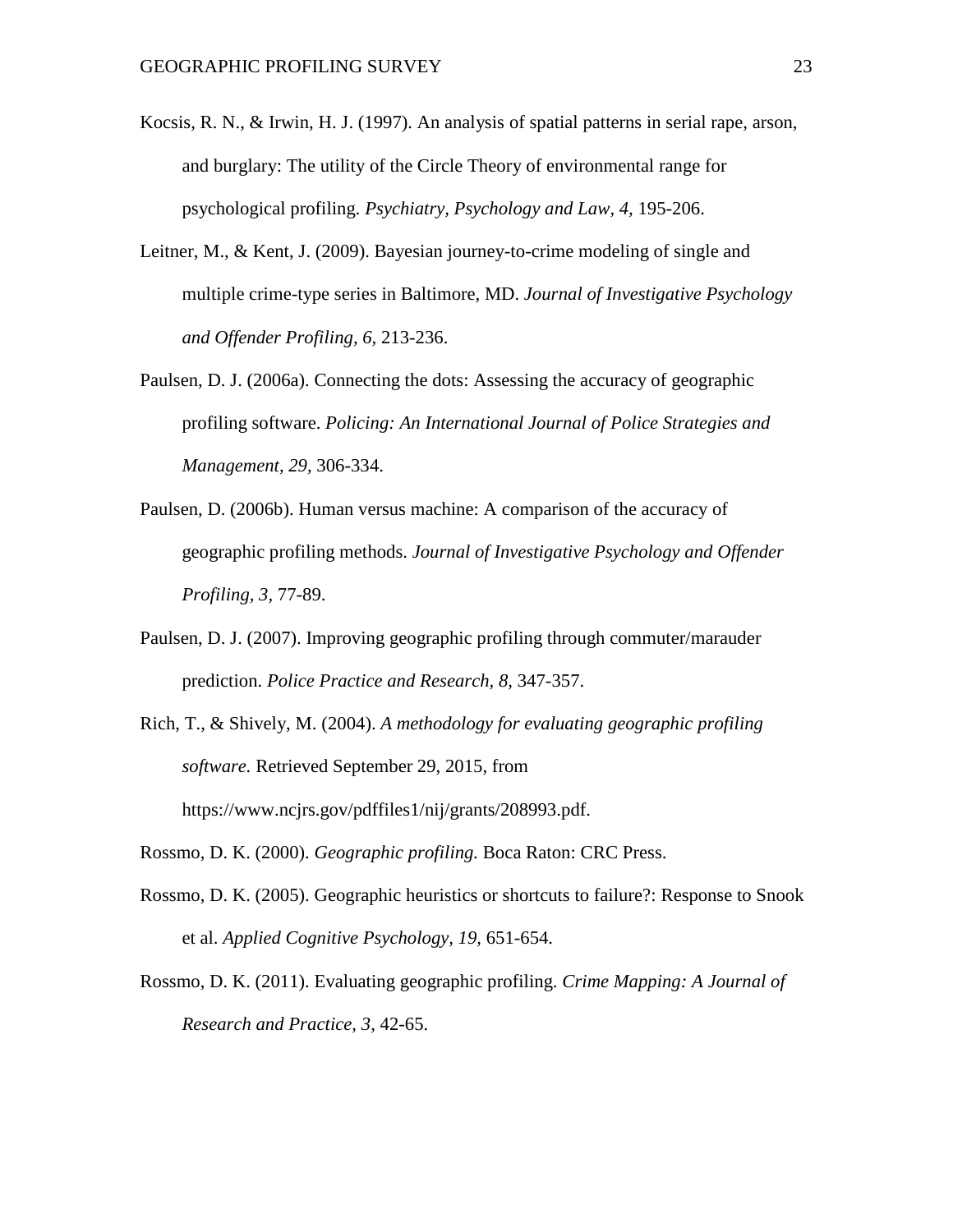- Rossmo, D. K. (2012). Recent developments in geographic profiling. *Policing, 6,* 144- 150.
- Rossmo, D. K., & Velarde, L. (2008). Geographic profiling analysis: Principles, methods, and applications. In S. Chainey & L. Tompson (Eds.), *Crime mapping case studies: Practice and research* (pp. 35-43). Chichester: John Wiley & Sons.
- Santtila, P., Laukkanen, M., & Zappalà, A. (2007). Crime behaviours and distance travelled in homicides and rapes. *Journal of Investigative Psychology and Offender Profiling, 4,* 1-15.
- Snook, B., Canter, D. V., & Bennell, C. (2002). Predicting the home location of serial offenders: A preliminary comparison of the accuracy of human judges with a geographic profiling system. *Behavioral Sciences and the Law, 20,* 109-118.
- Snook, B., Taylor, P. J., & Bennell, C. (2004). Geographic profiling: The fast, frugal and accurate way. *Applied Cognitive Psychology, 18,* 105-121.
- Snook, B., Zito, M., Bennell, C., & Taylor, P. J. (2005). On the complexity and accuracy of geographic profiling strategies. *Journal of Quantitative Criminology, 21,* 1-26.
- Steinbrecher, M., Roßmann, J., & Blumenstiel, J. E. (2015). Why do respondents break off web surveys and does it matter? Results from four follow-up surveys. *International Journal of Public Opinion Research, 27,* 289-302.
- Taylor, P. J., Bennell, C., & Snook, B. (2009). The bounds of cognitive heuristic performance on the geographic profiling task. *Applied Cognitive Psychology, 23,* 410-430.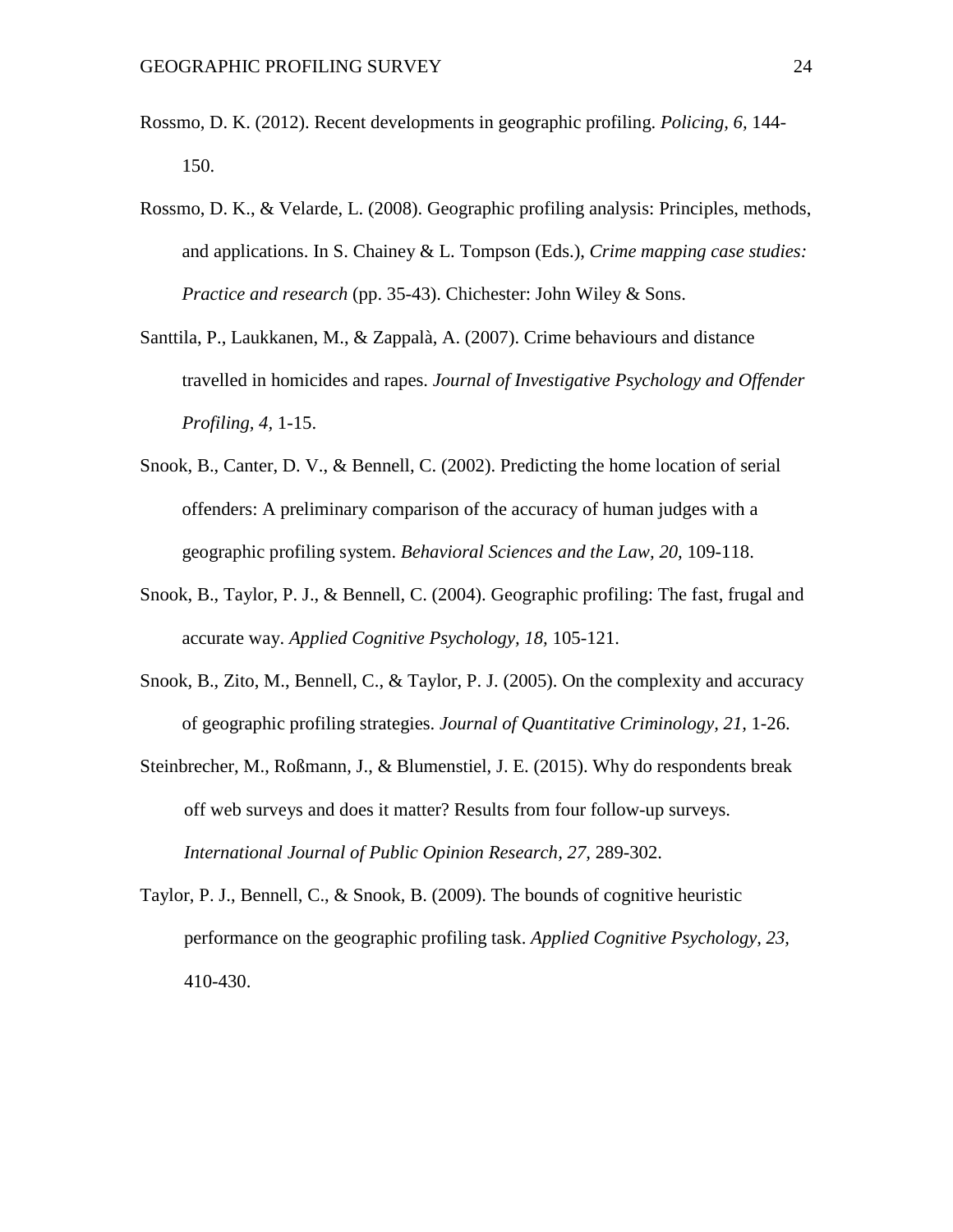

*Figure 1.* Information sources used to generate geographic profiles.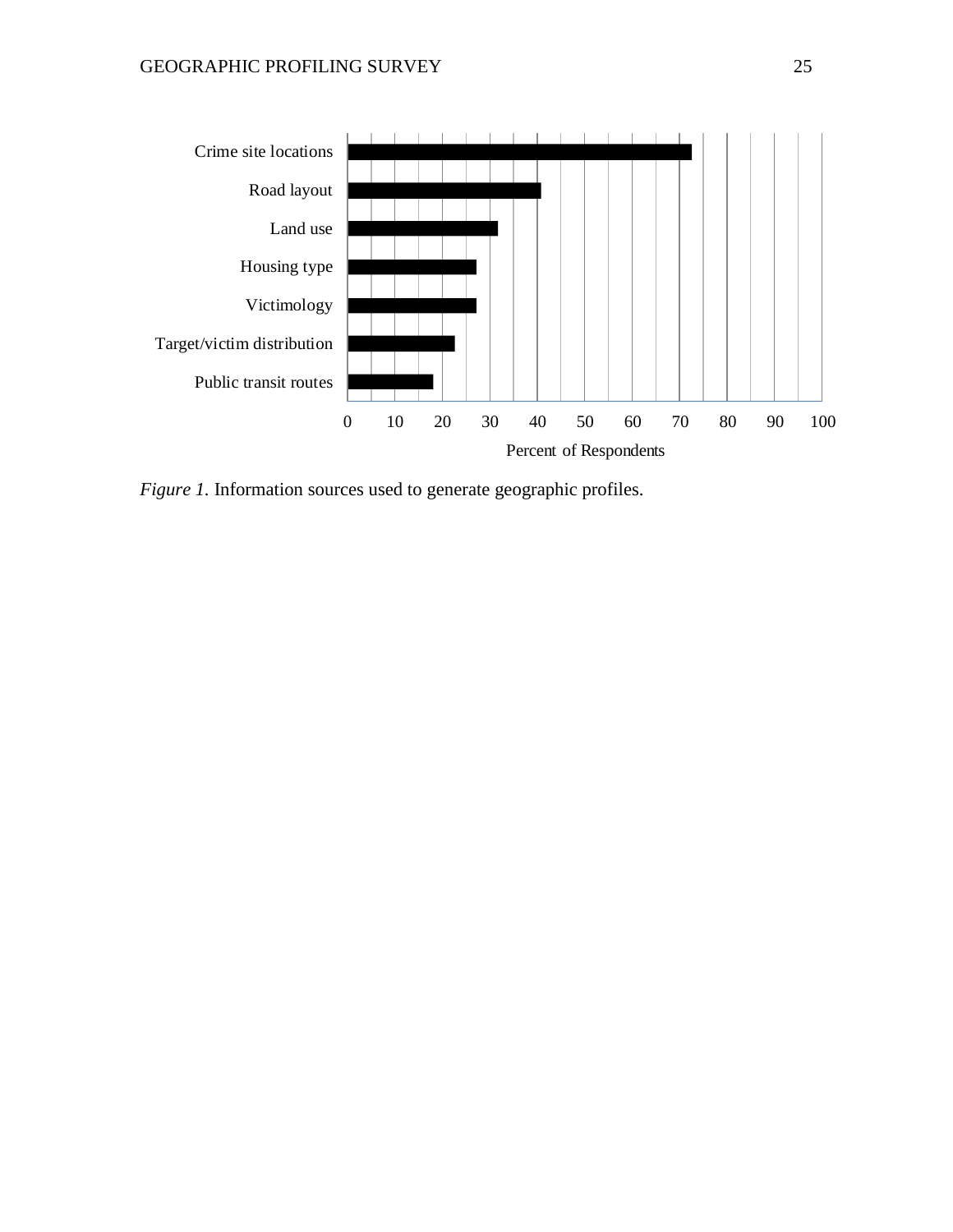

*Figure 2.* Graph comparing percent of respondents who use geographic profiling if

various conditions are violated to those who do not.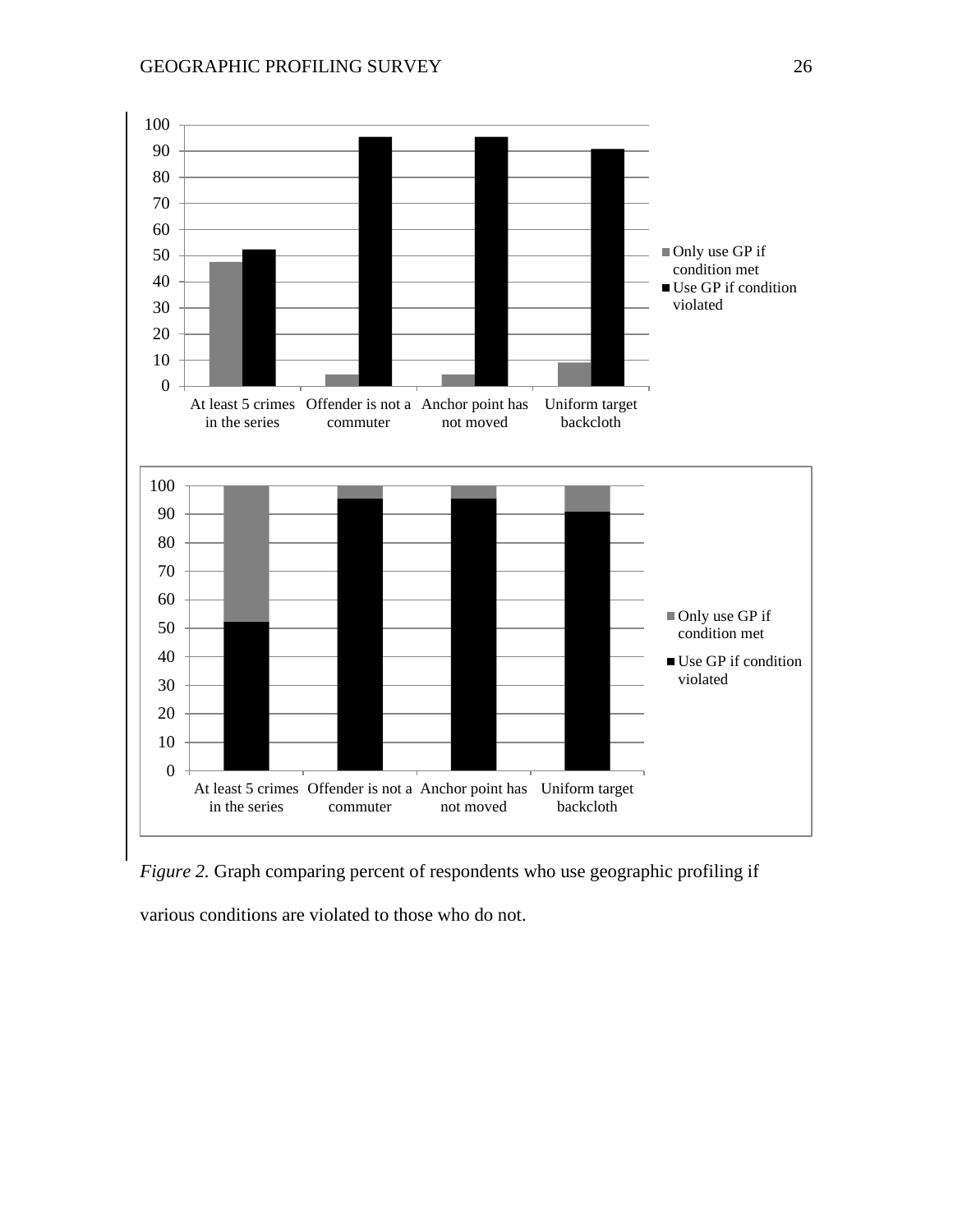## Table 1

# *Response Frequencies for how Geographic Profiling has been Implemented as an*

*Investigative Tool (Total N = 22)*

| Implementation                                                                 | Frequency $(n)$ | Percent $(\% )$ |
|--------------------------------------------------------------------------------|-----------------|-----------------|
| Increase patrol intensity in the area where the<br>offender might live or work | 17              | 77.3            |
| Limit the suspect pool                                                         | 14              | 63.6            |
| Provide a starting area for door-to-door canvassing                            | 13              | 59.1            |
| Generate new tips by broadcasting the prioritized<br>search area to the public | 8               | 36.4            |
| Identify an area for mass mail outs                                            | 5               | 22.7            |
| Help determine probable body dump sites                                        | 3               | 13.6            |
| Identify areas for DNA testing                                                 | 3               | 13.6            |
| Serve as evidence to help obtain a search or arrest<br>warrant                 | $\overline{2}$  | 9.1             |
| Other                                                                          | 2               | 9.1             |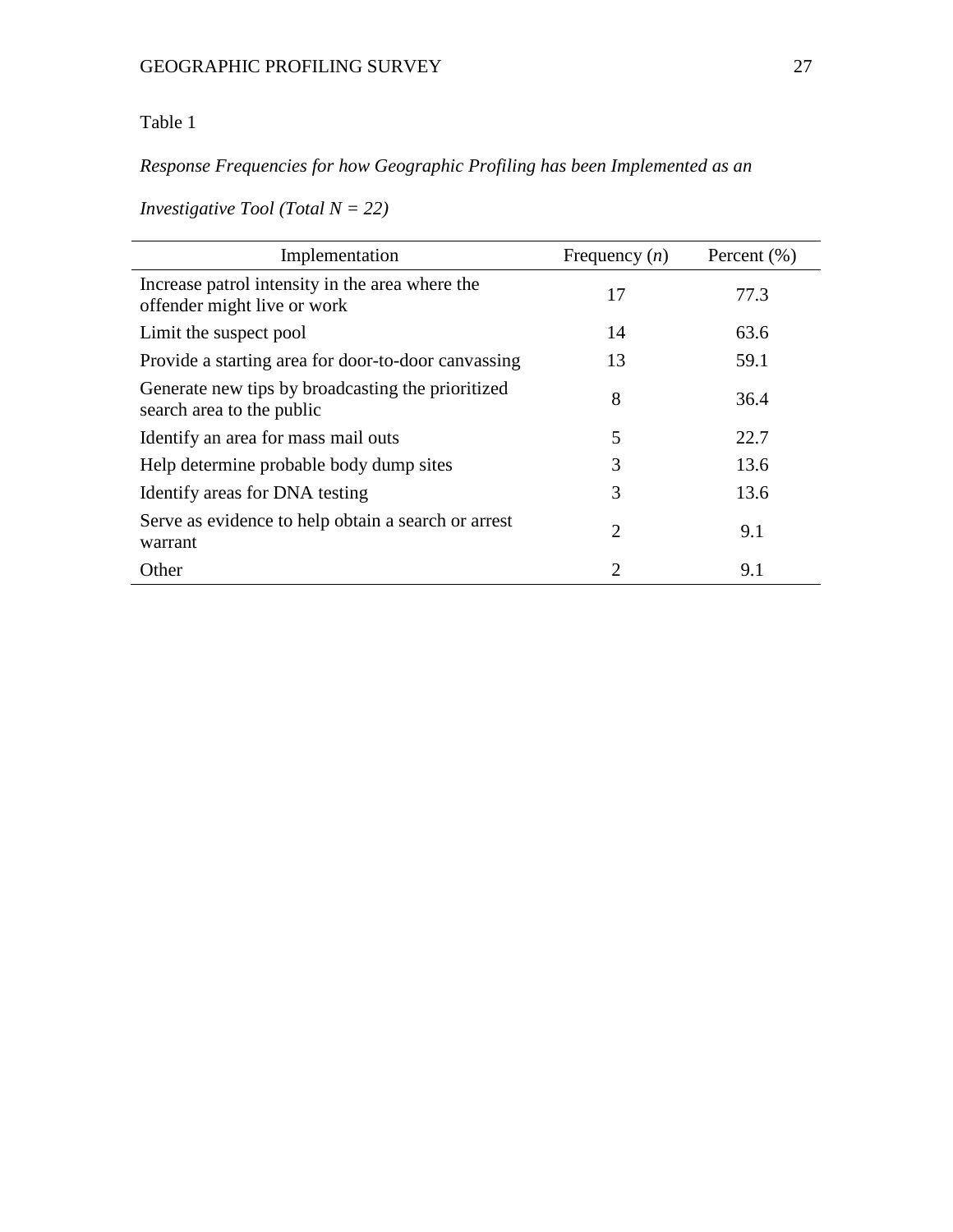# Table 2

# *Response Frequencies for Crime Types Where Geographic Profiles have been Generated*

| Crime Type                  | Have Used GP    |                 | Have Used GP Most Often     |                 |
|-----------------------------|-----------------|-----------------|-----------------------------|-----------------|
|                             | Frequency $(n)$ | Percent $(\% )$ | Frequency $(n)$             | Percent $(\% )$ |
| <b>Burglary</b>             | 13              | 59.1            | 5                           | 22.7            |
| Robbery                     | 11              | 50.0            | 5                           | 22.7            |
| Murder                      | 8               | 36.4            | 7                           | 31.8            |
| Auto theft                  | 7               | 31.8            | 1                           | 4.5             |
| Rape                        | 7               | 31.8            | 1                           | 4.5             |
| Arson                       | 6               | 27.3            | $\Omega$                    | $\overline{0}$  |
| Theft from motor<br>vehicle | 3               | 13.6            | $\mathcal{D}_{\mathcal{L}}$ | 9.1             |
| <b>Bombings</b>             | 2               | 9.1             | 1                           | 4.5             |
| Shoplifting                 | $\overline{2}$  | 9.1             | $\Omega$                    | 0               |
| Kidnapping                  |                 | 4.5             |                             | 0               |

*(Total N = 22)*